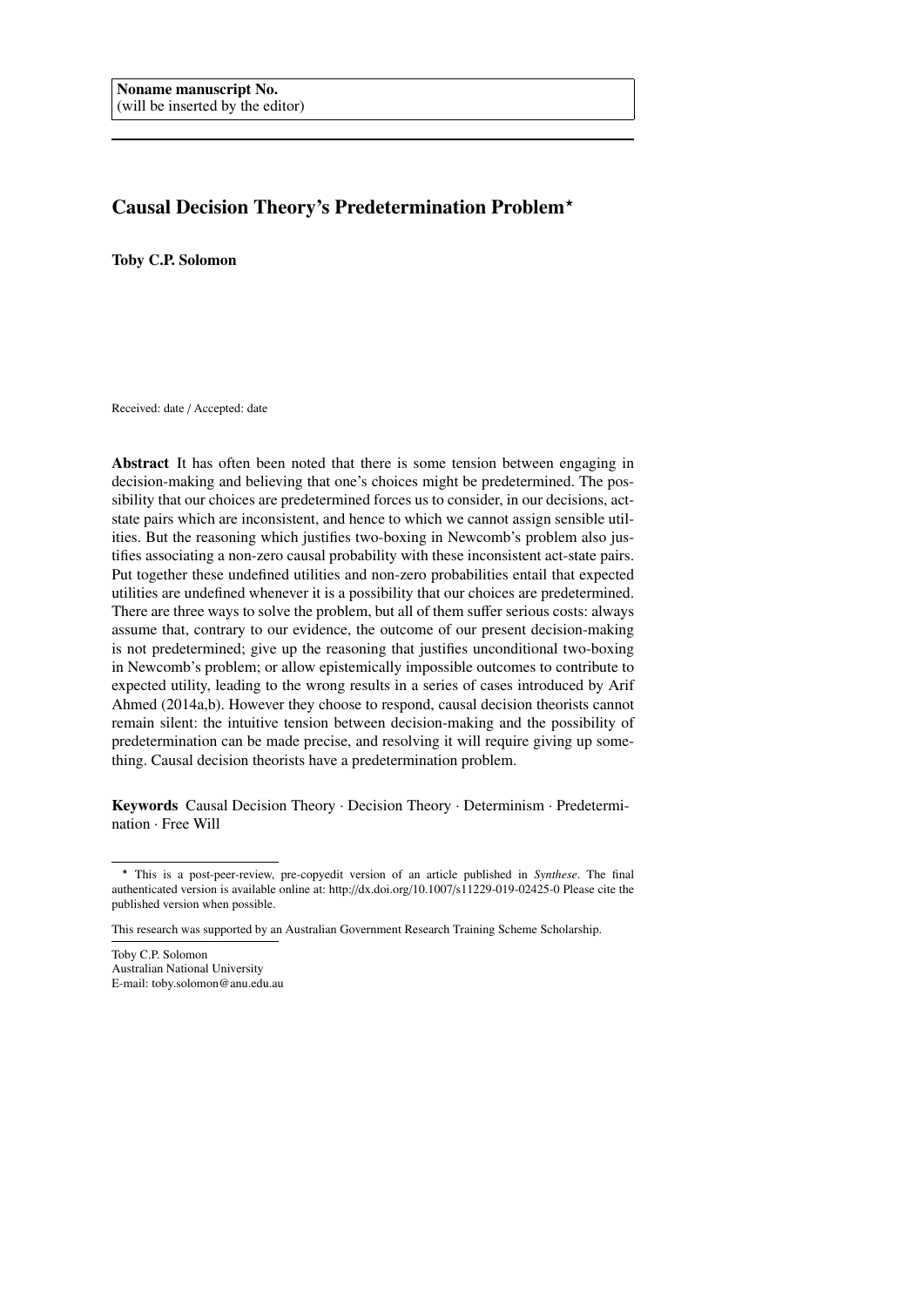# 1 Introduction

When making a decision, it is always possible that the outcome of your decisionmaking is predetermined—that the past and the laws of nature already determine what the outcome of your decision-making will be. This possibility makes trouble for causal decision theory (CDT). Roughly, the problem goes as follows.

If predetermination is possible then we must, at least sometimes, consider *inconsistent* act-state pairs in our decision-making—specifically the pairs consisting of an act and each of the states in which we are predetermined *not* to perform that act. But, because these act-state pairs are inconsistent, we cannot assign them any sensible utility—there is no fact of the matter about how good it will be if a contradiction is true. Call the conjunction of these two claims *Undefined Utilities*.

However, the proposition that you are predetermined not to perform an act is a proposition about the past and the laws of nature, both of which are—according to the reasoning that justifies two-boxing in Newcomb's problem—not causally influenced by your choice. CDT tells us that, when calculating expected utilities, the probability of any state which is not causally influenced by our choice should be equal to the unconditional probability of that state obtaining.<sup>1</sup> As such, in CDT's expected utility calculations, each of our inconsistent act-state pairs—performing an act together with each of the states where we are predetermined not to perform it—should be assigned a probability equal to the unconditional probability of the respective state obtaining. So long as we don't rule out predetermination in general, these unconditional probabilities should not be zero. Call the claim that these inconsistent act-state pairs have non-zero probability in CDT's expected utility calculations *Non-Zero Probabilities*.

Together these claims—Undefined Utilities and Non-Zero Probabilities—entail that CDT's expected utility calculations will involve summing over the product of an undefined term and a non-zero term. But such products and sums are undefined. As long as predetermination is a possibility, then, causal decision theory gives us no advice. This is the *Predetermination Problem*. 2

This paper is an exploration of this problem and the possible solutions to it, with two related aims: First, to show that we can make precise the commonly voiced suspicion that there is some tension between rational decision-making and believing that one's choices are predetermined—it is not a phantom tension.<sup>3</sup> In particular, I will

<sup>&</sup>lt;sup>1</sup> While Evidential Decision Theory tells us that what matters is the evidence that our acts give us about which state obtains, CDT tells us that what matters is what our acts will causally promote. An act can be evidence for a state which it does not causally promote. For example, our choice is evidence about, but does not causally influence, the prediction in Newcomb's problem. EDT tells us that in such situations we must use the conditional probability of the state obtaining if the act is performed. CDT, on the other hand, tells us that in such situations we should use the unconditional probability of that state obtainingor, equivalently, that we should use causal probabilities defined so that they coincide with unconditional probabilities when there is no causal influence from our act to the state—since our act cannot make the state any more or less likely in the relevant causal sense.

<sup>&</sup>lt;sup>2</sup> In fact this may only be *a* predetermination problem—I do not wish to rule out the possibility that predetermination might cause other problems for decision-making, or CDT specifically (perhaps to do with ought-implies-can principles or similar)—but it is *the* predetermination problem this paper is about.

<sup>3</sup> For some discussions of this tension see, for example, (Nozick, 1969, 141), or (Fernandes, 2016) and references therein. There is also a debate on the relationship between belief in determinism and decisionmaking (usually called deliberation) in the free will literature, see (McKenna and Pereboom, 2016, §12.3)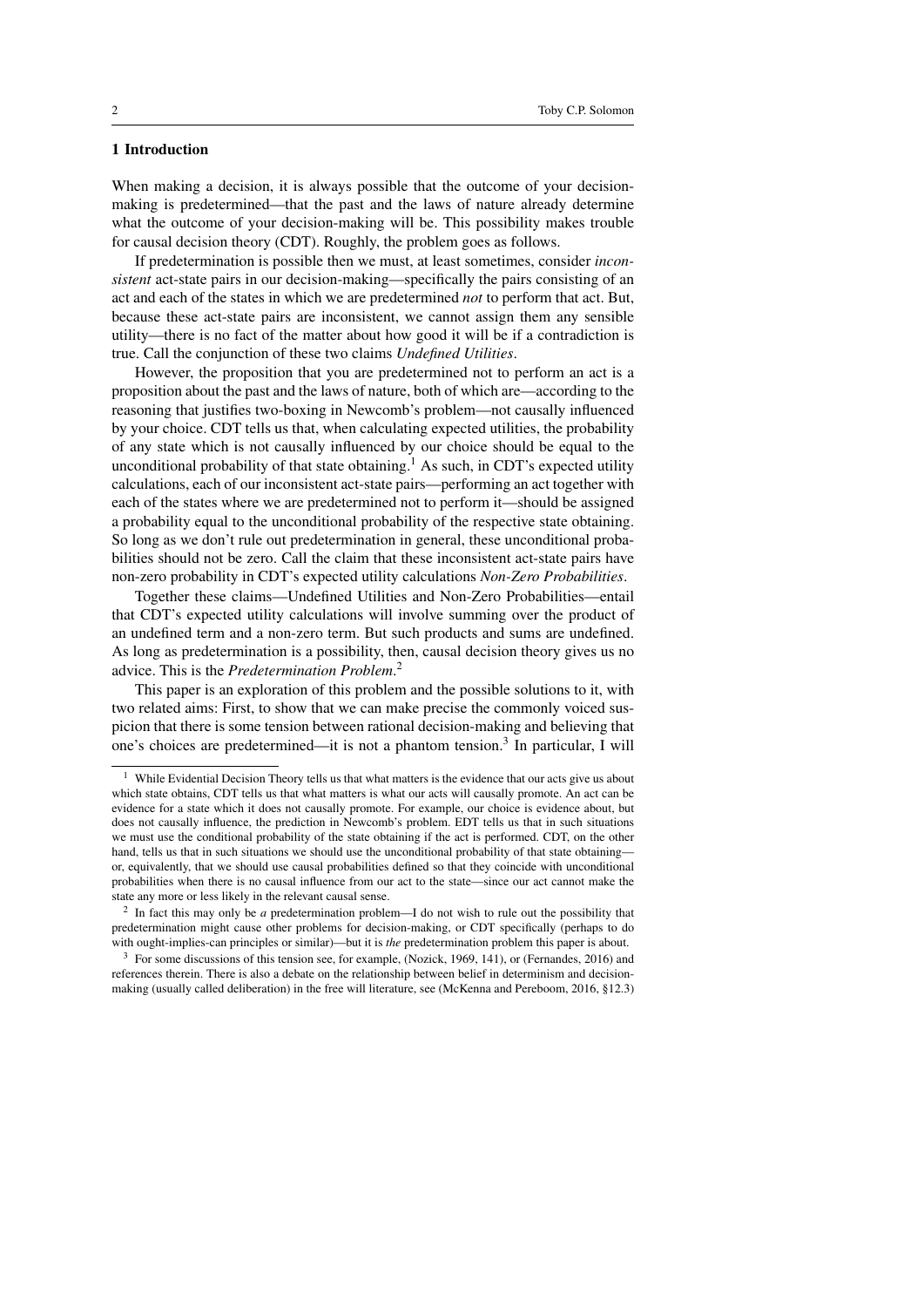show that the Predetermination Problem applies even when we define CDT in a way that remains neutral on as many controversial issues as possible. Doing so shows that the tension is a fundamental one for CDT.

The second aim is to show that all of the solutions to this problem have costs; none of them will be acceptable to *all* causal decision theorists, even if each is acceptable to *some* causal decision theorists. Of course, different theorist's intuitions will favor different solutions. I take it, however, that which intuitions we should save in the end (and which we can explain away), and hence which solution is best, is as yet unsettled.<sup>4</sup>

We will proceed as follows: in §2 I introduce a version of CDT which only places minimal constraints on its key objects—acts, states, causal probabilities, and utilities. Non-Zero Probabilities and Undefined Utilities are precisified and defended in §2.1 and §2.2 respectively; thus setting up the problem. I then turn to the three possible solutions to the problem: First, in §3, the suggestion that we should, in making our decisions, assume that our choices are not predetermined—denying that Non-Zero Probabilities holds. I argue that, if so, we must either give up the idea that our degrees of belief should track our evidence or the standard picture of the relationship between practical and theoretical reasoning. I call this the *Freedom For Current Decision* (FFCD) solution. Second, in §4, I discuss (re)defining causal probabilities so that the inconsistent act-state pairs are associated with zero probability, while maintaining that predetermination is possible—again denying that Non-Zero Probabilities holds. I argue that doing so forces us to give up the standard reasoning that justifies two-boxing, no matter how high your credence that your choice is predetermined, in Newcomb's problem. I call this the *Predetermination Possible, Inconsistency Impossible* (PPII) solution. Third, in §5, I discuss assigning utilities to the the inconsistent act-state pairs—primarily by appeal to subjunctive conditionals—and thus denying that Undefined Utilities holds. This solution clashes with the idea that impossible outcomes cannot be relevant to practical decision-making, giving the wrong results in cases of a kind recently introduced by Arif Ahmed (2014a,b). I call this the *Subjunctive Utilities* (SubU) solution.

Causal decision theorists are thus faced with a trilemma: they must choose one of these options, but none of them are entirely attractive. In a slogan: causal decision theorists have a predetermination problem.

for a short introduction to this debate and further references. Finally, there is the debate about whether it is possible to have credences about one's own acts while engaged in decision-making. The negative answer to this question seems to be at least partly motivated by the worry that believing that one's choices are predetermined might conflict with decision-making. See (Hajek, 2016) for a critical introduction to that ´ debate. Note that most of these discussions are explicitly phrased in terms of global *determinism*, rather than *predetermination* of particular choices. This is, however, a mistake. It is no help to my decisionmaking that there might be indeterministic events at other times and places in the universe; the relevant question is always whether this particular choice is predetermined.

<sup>&</sup>lt;sup>4</sup> I do not intend the Predetermination Problem, or the trilemma it gives rise to, as an objection to CDT, but as a challenge to be solved by further argument and refinement of our intuitions. Those already skeptical of CDT might, perhaps, turn it into an objection to CDT. But, even if not, I hope that they can learn something from understanding the Predetermination Problem and the challenge it raises for CDT.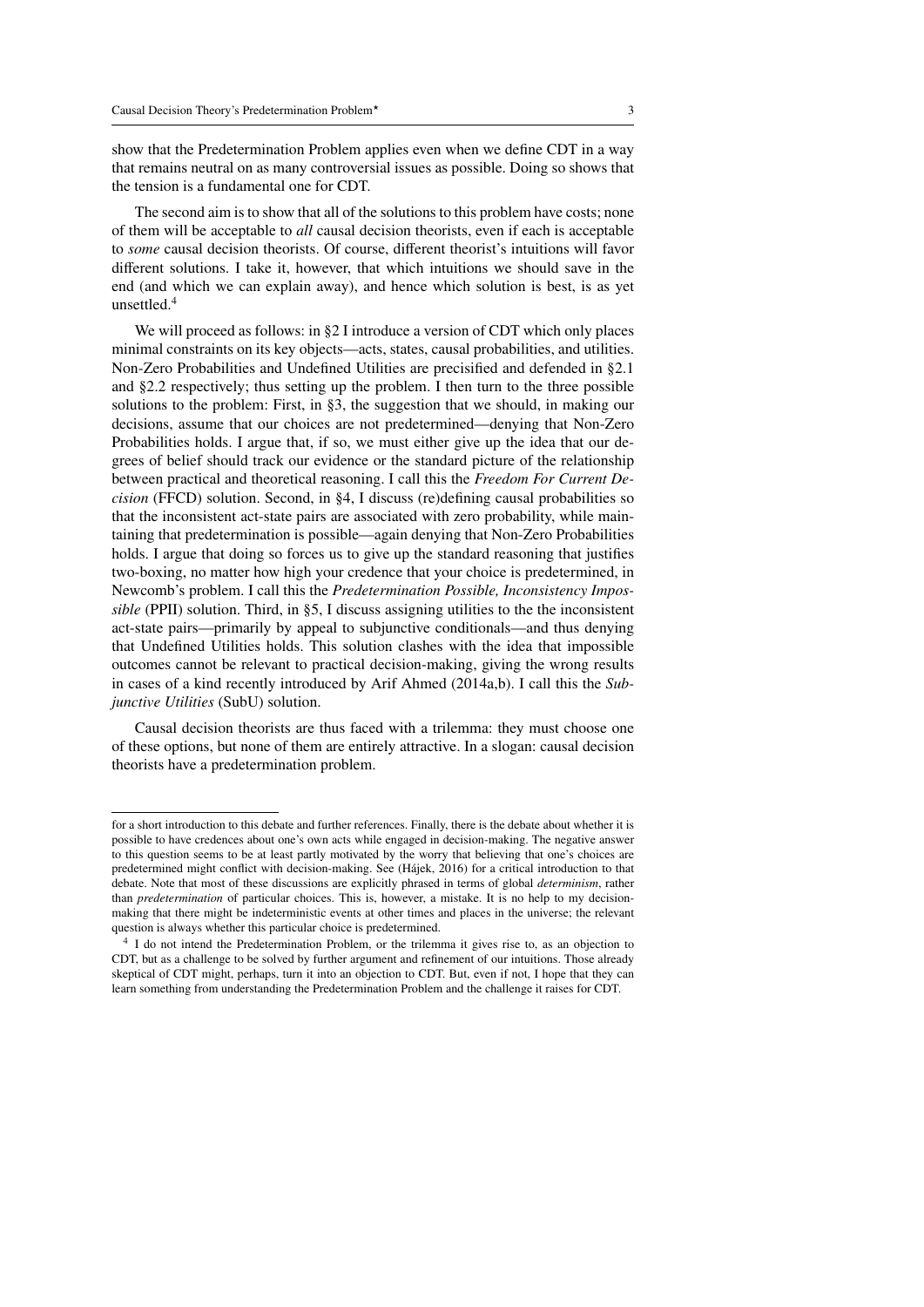# 2 CDT and The Predetermination Problem

To make the Predetermination Problem precise, and to understand the arguments for Non-Zero Probabilities and Undefined Utilities, I first need to introduce a definition of CDT. This is complicated by the fact that CDT is not a single theory, but rather a family of theories which agree on the central claim that you should take both boxes in Newcomb's problem, no matter how high your credence that the prediction is correct (I shall take this qualification as read going forward). There are many further issues on which the members of this family disagree. Here I will introduce a schematic version of CDT that allows us to understand the Predetermination Problem while remaining neutral on as many issues as possible. Doing so will allow us to see that the problem applies to any formulation of CDT which meets a very minimal set of conditions, and, in particular, to all available versions of CDT. This is not to say that none of these formulations have a solution to the problem—indeed solutions to the Predetermination Problem are easy to find—but that all such formulations must solve the problem by (implicit) appeal to one of the solutions discussed below, and must, therefore, face the costs that apply to that solution.<sup>5</sup>

Unfortunately there is one issue on which it is impossible to remain neutral: there is no formulation, however schematic, of CDT that can accommodate both *partitioninvariant* and *partition-dependent* versions. A decision theory is partition-invariant iff it gives the same result for a particular decision problem no matter how we divide up the possible ways the world might be into a set of exclusive and exhaustive states (a partition). Partition-dependent formulations allow expected utility to depend on our choice of partition but pick out one (kind of) partition as the privileged one that we must use. The schematic version of CDT I will use is a partition-invariant formulation. Partition invariance is a valuable property if we can have it. Nonetheless, partition-dependent formulations of CDT are influential and I will discuss in §6 why they do not escape the Predetermination Problem. I leave this to the end of this paper for the sake of convenience; it is easiest to understand how the problem applies to such formulations after we already understand how it applies to partition-invariant formulations.

I will here define CDT as the theory that one may rationally perform an *act*, *A*, if and only if it maximizes the quantity *EU*(*A*) when compared to all other available acts in a decision problem.<sup>6</sup> For any partition  $\mathcal S$  of the possible *states*,  $EU(A)$  is defined as:

$$
EU(A) = \sum_{S_i \in \mathbb{S}} P(S_i || A) U(A \wedge S_i)
$$

<sup>5</sup> For example, the most obvious understanding of Lewis (1981) is committed to using subjunctives to define utilities as in the SubU solution; interventionist decision theories like Pearl (2000) are plausibly understood as being committed to the FFCD solution; as, more explicitly, is Joyce (2016, 226); and at least two authors, Cantwell (2010, 2013) and Edgington (2011), have suggested versions of CDT which endorse the PPII solution.

<sup>6</sup> A decision problem is sometimes just taken to be a set of acts and states. I prefer to think of a decision problem as a concrete situation facing a decision maker, and the corresponding set of acts and states as (one among) the correct description(s) of that situation.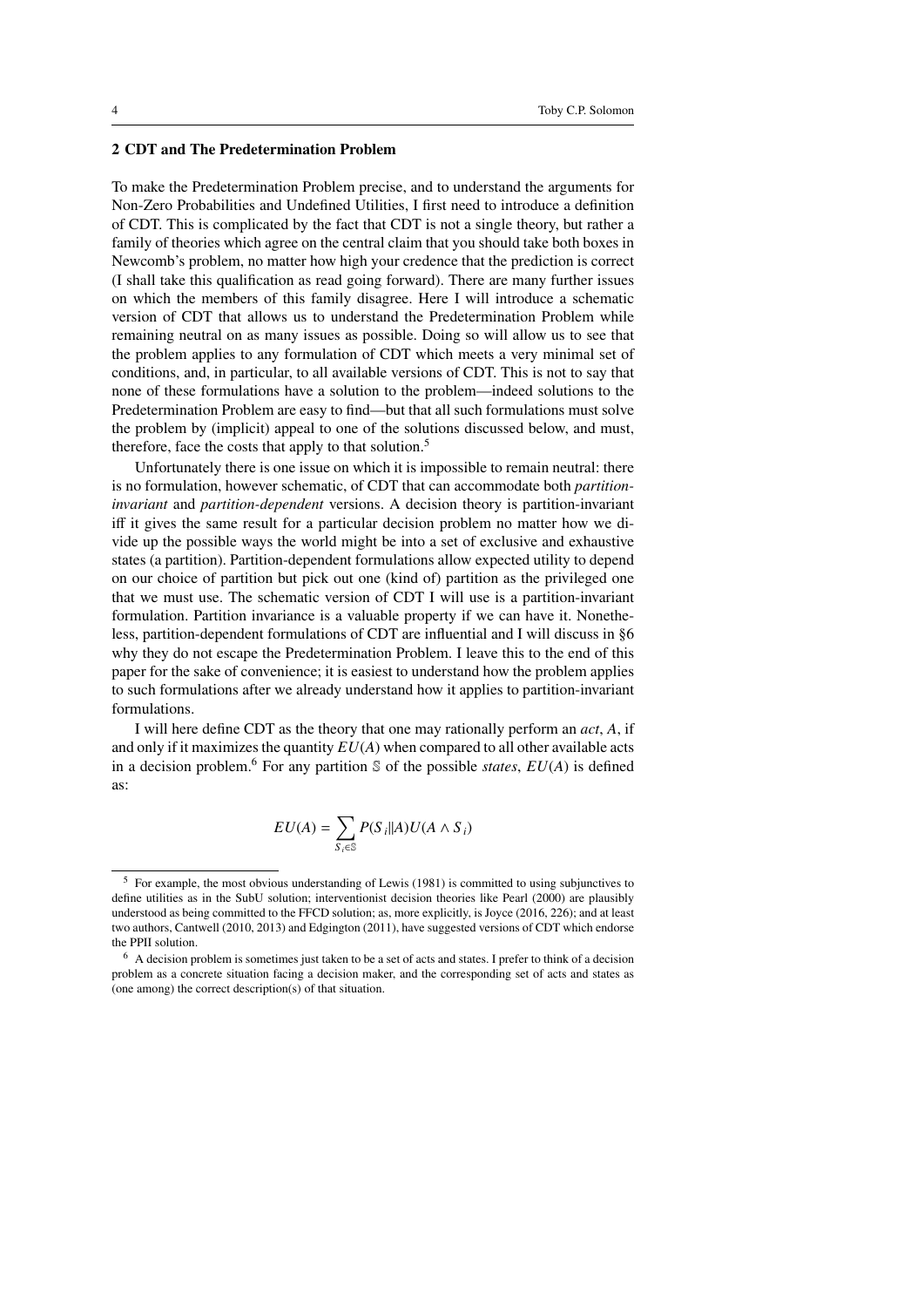What makes this formula distinctive of *causal* decision theory—rather than expected utility maximizing theories generally—is that we understand the probabilities *P*(*S <sup>i</sup>* ||*A*) causally. Exactly what *causal probabilities* amount to, apart from being a kind of credence, is a matter of some controversy, and not something I can settle here. Very roughly, causal probabilities are just the credences which encode an agent's beliefs about the causal structure of the world. I can, however, give some *constraints* on any account of causal probabilities that will allow us to understand the Predetermination Problem. Before doing so it is important to define the key terms *act* and *state*.

The acts that decision makers are concerned with are all the physical movements and mental operations which they could initiate by deciding to do them, at the time of decision-making—or, in a formal model, the propositions which express the performance of these things. There are, however, two importantly different ways of understanding acts more formally in the literature, and I should be clear about which one I am using: First, following Savage (1972), one might understand acts as functions from states to *outcomes*, where outcomes are the direct objects of utility evaluations. Second, following Jeffrey (1983) and Joyce (1999), one might understand acts as simply those propositions which the decision maker can make true *at will*. The discussion which follows assumes the second picture of acts. However, everything which is said here can be translated into a Savage style understanding, which does not help to solve the problem.

In the present context we need to be careful about how we understand the claim that a proposition can be made true at will: in particular we must allow that an agent can engage in decision-making about acts which they are not *certain* they can perform at will. In other words, we must allow acts to be possible relative to some states *but not others*in a decision problem. We should understand an act as a proposition that the decision maker believes they *may* be able to make true at will. If, instead, we required an agent be certain that they can perform an act (as, for example, Sobel (1994, 101) suggests) then it would be impossible to consider the possibility of predetermination in decision-making; considering that possibility *entails* considering the possibility that only one act is compatible with how the actual world is. Requiring certainty about which acts can be performed would, therefore, amount to ruling out by definitional fiat the possibility of taking account of predetermination. But this will not do—even if it turns out that we must assume our choices are not predetermined in order to engage in rational decision-making, as the FFCD solution asserts, the argument for this must be given on substantial grounds, not by fiat definition of what counts as an act.<sup>78</sup>

<sup>7</sup> This might be different if the argument concerned an intuitive and pre-theoretic notion of 'act'. But in the present context we are clearly using 'act' as a theoretical term, and we should not try to settle debates by defining our technical terms to make our preferred position trivially or analytically true.

<sup>8</sup> Hedden (2012), amongst others, suggests that we can solve a variety of problems to do with the epistemic availability of options by taking the options in decision making to be the decisions themselves, instead of the actions which issue from them. I am sympathetic to this position in so far as it solves a number of problems involved with trying and failing to perform an act—since one generally cannot try and fail to make a decision—and have no objection to its being substituted here. However, it will not help to solve the Predetermination Problem. The Predetermination Problem arises because the world might be such that we are predetermined to choose or perform some option; making the options in decision making the decisions themselves will not help, because we might be predetermined to make a particular decision.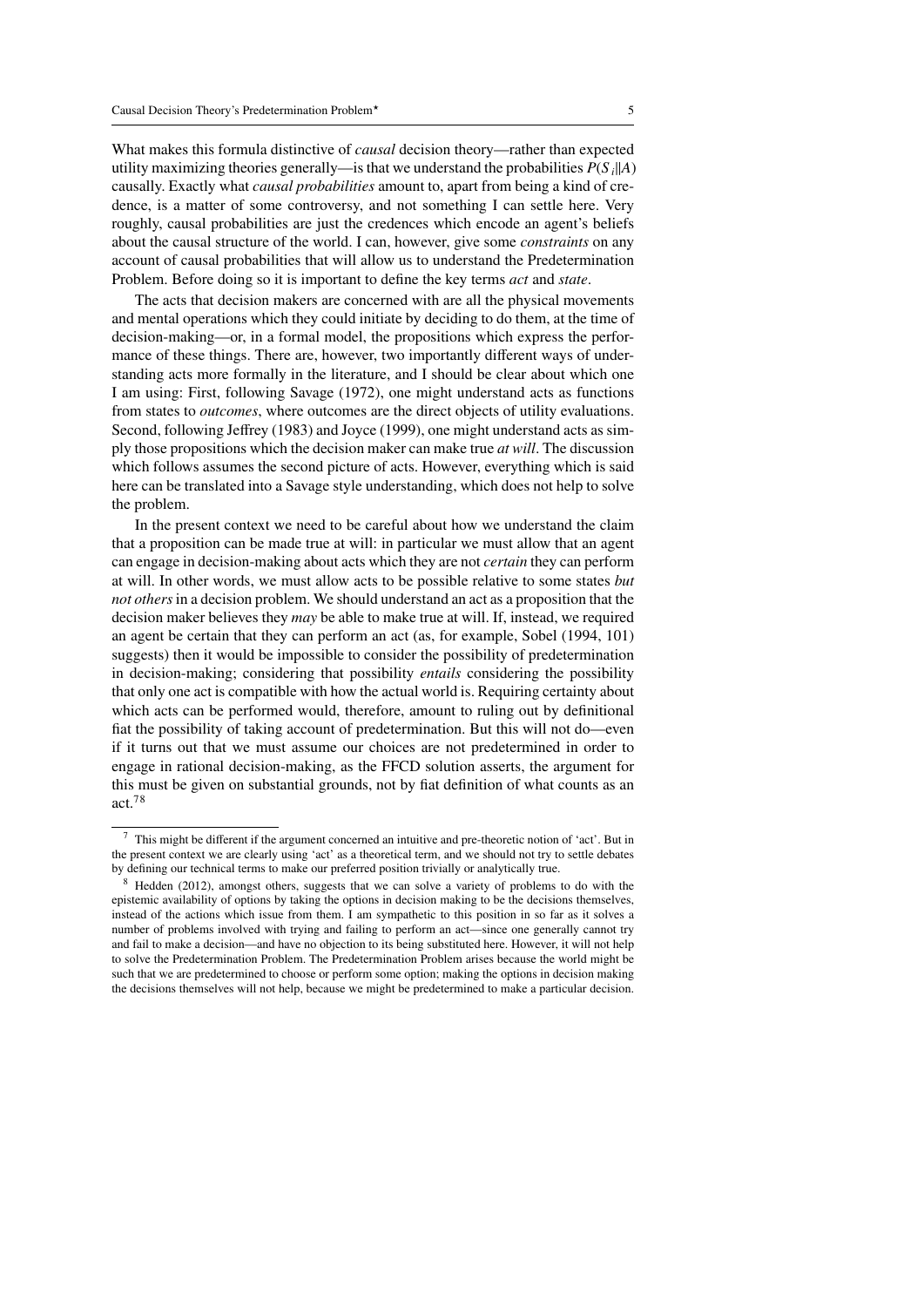Moving on to states: decision makers are concerned with the relevant ways the world might be. We will understand states as propositions which express that one among some set of these ways the world might be obtains. These propositions can be more or less fine-grained. The most fine-grained states pick out fully specific ways the world might be or, in other words, individual possible worlds. Less fine-grained states specify some, but not all, of the facts about how the world might be, and pick out sets of possible worlds. The relevant sense of 'might' is *possible according to the decision maker's epistemic state*.

The states in any particular decision problem must form a partition: they must be exhaustive—so that every epistemically possible world is contained in at least one state—and exclusive—so that no epistemically possible world is contained in more than one state. Since we are assuming partition invariance, for now, we will allow any such partition of the possible worlds. When we discuss partition-dependent formulations in §6 we will introduce restrictions on which particular propositions can define a state, but will not alter our basic understanding of what states are. I take it that this way of understanding states is shared by all the major formulations of CDT.

For finite partitions of the ways the world might be into states we can identify the relevant sense of 'might' with the decision maker assigning non-zero credence to a state. There is, however, a difficulty with doing this for infinite partitions: in some infinite partitions each individual state is a set of measure zero and must, therefore, have zero probability. How to characterize the relevant sense of epistemic possibility when sets of measure zero are involved is a difficult problem I cannot address here, but it will not make any difference for our purposes. Nothing in the Predetermination Problem or its solutions depends on infinities in any way—we could explain the problem, its solutions, and their costs with a finite space of possible worlds.

To understand the Predetermination Problem two things remain to be explained: First, the constraints on causal probabilities required to ensure two-boxing in Newcomb's problem and why these constraints commit us to Non-Zero Probabilities. Second, why the most obvious account of utilities commits us to Undefined Utilities.

#### 2.1 Non-Zero Probabilities

To begin understanding Non-Zero Probabilities it is helpful to remember the reason that CDT was introduced in the first place—namely, to get the right results in Newcomb's problem, which goes like this<sup>9</sup>:

Newcomb's Problem: You are on a game show and there are two boxes in front of you. One of them is transparent and contains \$1,000. The other is

Hedden (2012, 354) suggests that if an agent is predetermined to make a particular decision then subjective oughts of the kind that CDT is interested in do not apply to them. He does not suggest what an agent should do when they are unsure if this is their situation; this is just what is at stake in the Predetermination Problem. We can, charitably, assume that he is suggesting something like the FFCD solution. But that is an additional commitment over and above the claim that the options in decision making are decisions themselves' a solution to the Predetermination Problem is still needed on such an account.

<sup>&</sup>lt;sup>9</sup> See (Nozick, 1969) for the canonical statement of Newcomb's problem. My version differs only in inconsequential details.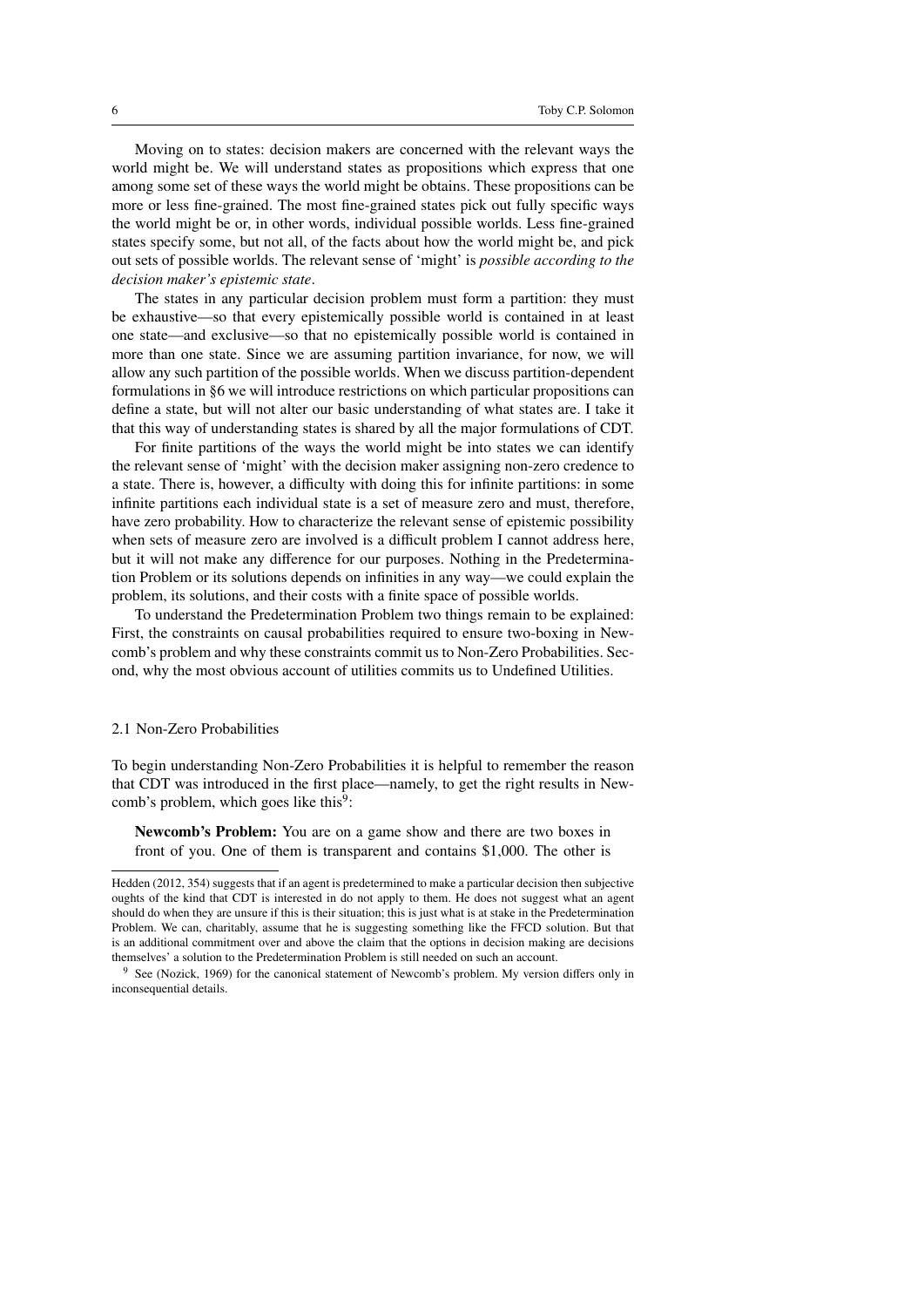opaque, but you are told that it contains either nothing or \$1,000,000. You must choose whether to take just the opaque box (one-boxing), or the opaque and transparent boxes (two-boxing). The opaque box contains \$1,000,000 if and only if the show's producers have predicted that you will take only the opaque box. The prediction was made 10 minutes ago during the ad break, and the money has already been placed in the box or returned to the bank. You believe that the producers of the show are extremely likely to be right. They take detailed questionnaires before the show, scan your brain, run psychological tests, and observe your behaviour during the show to determine whether you will take one or both boxes—and they have never gotten it wrong before.

Should you take one or two boxes? The causal decision theorist tells you to take both, and they reason like this:

The producers have already made their prediction and either put the money in the box or returned it to the bank—nothing you do now can change the past or make money magically appear in the box (violating the laws of nature). Now, if there is already \$1,000,000 in the opaque box then taking both boxes will get you \$1,000 more than taking just one box. And if there is nothing in the opaque box then taking both boxes will again get you \$1,000 more than taking just one box. So, either way, you should take both boxes, because doing so is guaranteed to get you an extra \$1,000 and does not affect whether you will get \$1,000,000 as well—even though you think that taking both boxes is good *evidence* that you will walk away with only \$1,000.

This reasoning is, I will assume, sound—you should take both boxes.<sup>10</sup>

Now, we can extract from this argument three conditions that any account of causal probability must satisfy, if it is to justify the claim that we should take both boxes in Newcomb's problem. These conditions are not sufficient to define causal probabilities—much more must be said to do that—but they are *necessary* conditions for any account of causal probabilities that is suitable for CDT. Unfortunately, as we shall see, any account of causal probabilities that satisfies these three conditions will also commit us to Non-Zero Probabilities. The three conditions are:

- 1.  $P(S_i||A) = P(S_i)$  whenever  $S_i$  is *not causally influenced by A*. That is, the causal probability of  $S_i$  if *A* is performed, when  $S_i$  is not causally influenced by *A*, is equal to the unconditional credence of  $S_i$ —or, in other words,  $P(S_i||A)$  tracks causal influence. (This entails the next condition.)
- 2.  $P(S_i||A)$  is not always equal to  $P(S_i|A)$ —that is, the causal probability of  $S_i$  obtaining if I do *A* is not just the conditional (evidential) probability of  $S_i$  given *A*.

<sup>3.</sup> Neither the past nor the laws of nature are causally influenced by our choices.<sup>11</sup>

<sup>&</sup>lt;sup>10</sup> Of course, opponents of CDT will not agree, but they can still gain something from the rest of this paper: understanding the Predetermination Problem can help us understand CDT even if we disagree with it by helping us to understand costs the CDT must take on which do not arise directly from Newcomb's problem. I will also assume throughout that we can use monetary values as a directly proportional substitute for utilities. This is obviously unrealistic, but it will not harm the case to be made below.

<sup>&</sup>lt;sup>11</sup> It would be more standard to use the phrase "is causally independent of" here instead of "are not causally influenced by". However, in the present context it is very important to bear in mind the asym-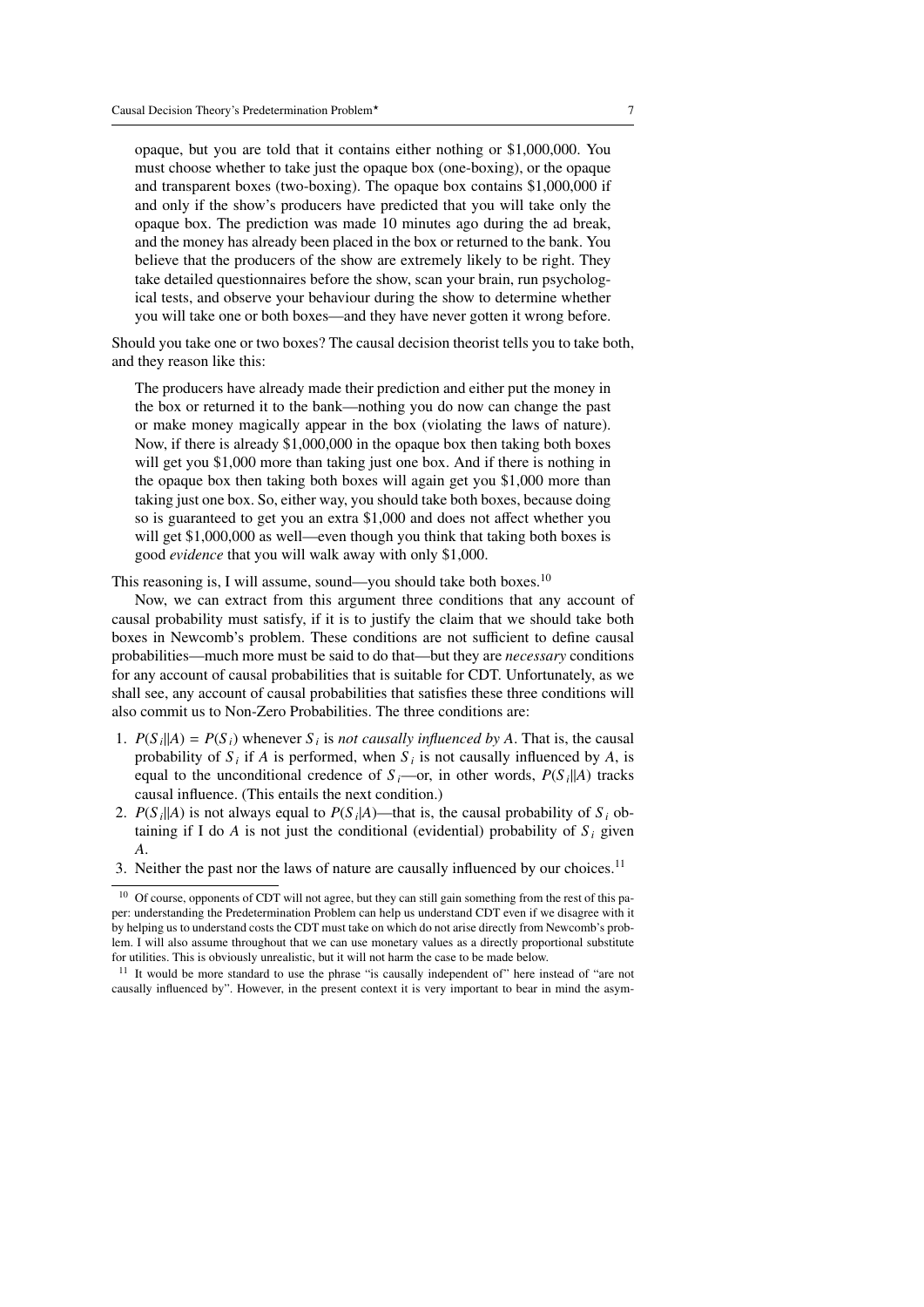Put together 1 and 3 entail that the causal probability that the past and the laws of nature will be some particular way if we perform an act  $\phi$  is just the unconditional probability of the past and the laws of nature being that way. That is, for all  $\phi$  and all propositions P&L about the past and/or the laws of nature,  $P(P\&L||\phi) = P(P\&L)$ .

Since the prediction in Newcomb's problem is just a fact about the past this entails that the causal probability of the prediction being either way is independent of our choice and, hence, that the dominance reasoning which justifies two-boxing is valid. These three conditions validate the reasoning in Newcomb's problem. Causal decision theorists cannot give them up without giving up their *raison d'etre*: the argument for two-boxing in Newcomb's problem.

To understand what goes wrong with CDT when predetermination comes into the picture we will continue with our story about Newcomb's problem.

You are deliberating about whether to take one or two boxes and the following thought comes to mind while: What if my decision, not just whether the money is in the box, is already determined? Perhaps the conditions of the universe 10 minutes ago, during the ad break, together with the laws of nature, entail that I will take only one box. Or perhaps they entail that I will take both boxes. What should I do? I can't change what the conditions of the universe 10 minutes ago were, nor the laws of nature, nor what they together entail—not any more than I can change the fact that the prediction has been made and that this, together with the laws of nature, either entails that there is \$1,000,000 in the opaque box or entails that there is not.

This reasoning certainly looks cogent: in Newcomb's problem causal decision theorists rely on the fact that the past and the laws of nature are not under our (present) control to argue that whether or not there is money in the opaque box is not under our (present) control. But both the facts, if there are any, which determine which decision I will make, and the facts that determine what the prediction was, are just facts about the past and the laws of nature—indeed, they might be *the very same facts*. From the perspective of CDT all facts about the past and the laws of nature should be on a par. Hence, if the prediction in Newcomb's problem is not causally influenced by our acts then neither is what, if anything, we are predetermined to choose. To say that what, if anything, we are predetermined to choose depends on our choice requires denying one of the three conditions on causal probabilities above, and if we do that we will have to give up the argument for two-boxing that motivates endorsing CDT instead of EDT in the first place.

This establishes the first of our two key claims: *Non-Zero Probabilities*. The very same reasoning that justifies two-boxing in Newcomb's problem ensures that the proposition that the past and the laws of nature entail I will not perform some act  $\phi$  must not be causally influenced by my choice over whether to perform  $\phi$ . Together with the two other conditions on causal probabilities this entails that the credence I should use in my decision-making for the act-state pair consisting of an act and a

metrical nature of the relationship we are interested in: it is possible for which state obtains to causally influence one's choice while at the same time one's choice has no causal influence on which state obtains. The phrase "causally independent" tends to suggest a symmetry we should avoid suggesting here. I thank an anonymous reviewer for pointing out this possible confusion.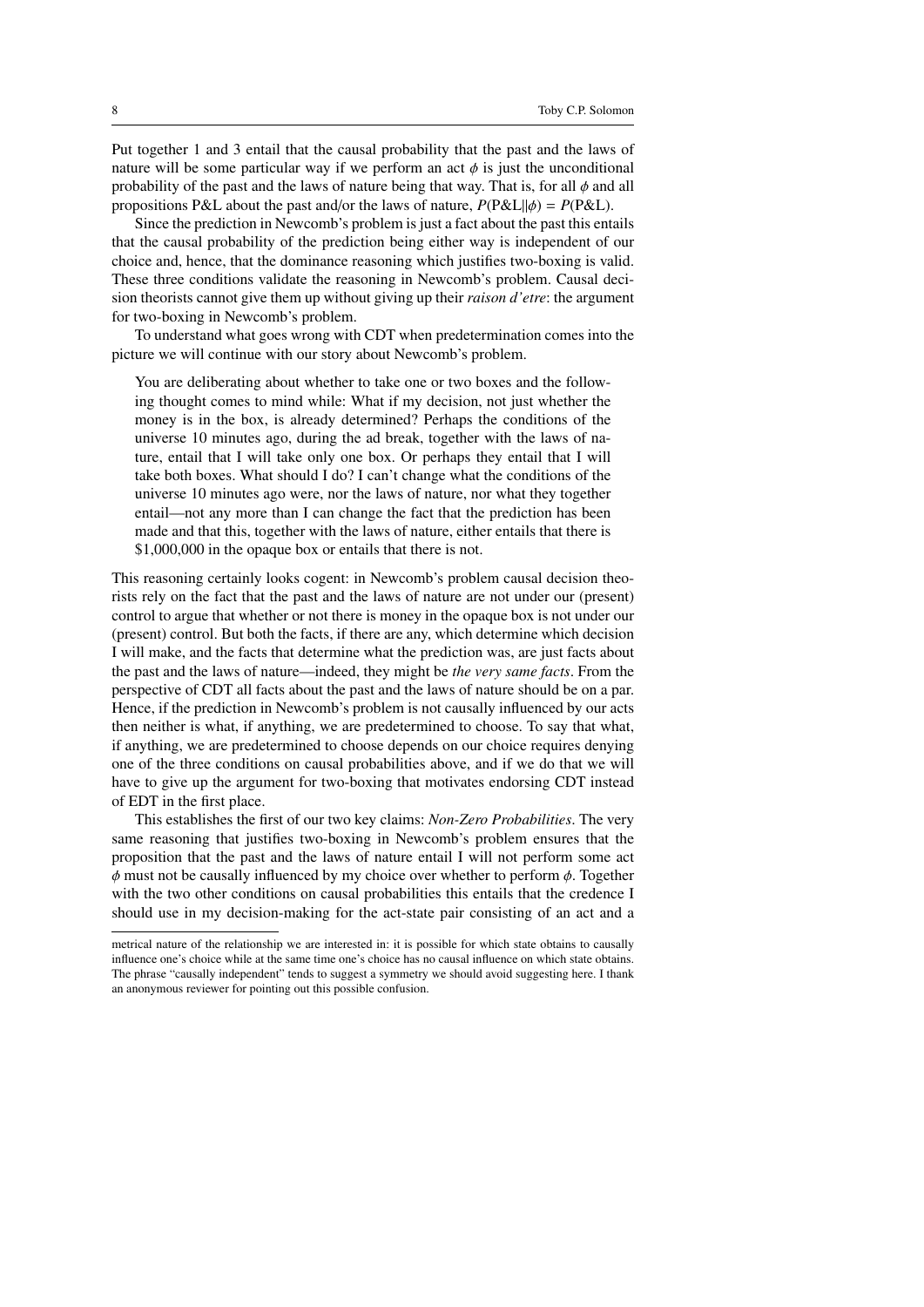state in which I am predetermined not to perform that act is just my unconditional credence that I am predetermined not to perform that act. And, so long as we take predetermination to be generally possible, this credence will not be zero.<sup>12</sup> Hence, if predetermination is a possibility then there are inconsistent act-state pairs in our decision problems—specifically the act-state pairs consisting of an act and the states in which we are predetermined not to perform it—which have non-zero causal probability.

A brief note: we should be careful about the nature of causal probabilities here. The probability of an act occurring and a state obtaining must be zero when that act and state are inconsistent—-the axioms of probability require that every contradiction has zero probability. However unlike (evidential) conditional probabilities, causal probabilities are not necessarily defined in terms of the probability of any conjunction. Causal probabilities are a theoretical construction designed to do special work in causal decision theory. We are, therefore, free to define them in a way that allows the causal probability of some inconsistent act-state pairs to be non-zero, so long as we meet the three conditions above which get us the right results in Newcomb's problem. Below I will, for ease of expression, refer to the 'causal probability *of* an act-state pair', but the reader should bear in mind that this is not the probability of the conjunction of that act and that state.

Now that we see that any account of causal probabilities which justifies twoboxing in Newcomb's problem also commits us to Non-Zero Probabilities, we will keep going with our little story: As a good causal decision theorist you know you need to construct a partition of the epistemically possible worlds. Since you are worrying about predetermination you want to take that into account, so you use the following six states:<sup>13</sup>

- *S*<sub>1</sub>: I am now determined to one-box, and the prediction is one-boxing.
- *S*<sub>2</sub>: I am now determined to one-box, and the prediction is two-boxing.
- *S* <sup>3</sup>: I am now determined to two-box, and the prediction is one-boxing.
- *S* <sup>4</sup>: I am now determined to two-box, and the prediction is two-boxing.
- $S_5$ : My choice is not yet determined, and the prediction is one-boxing.
- *S*<sub>6</sub>: My choice is not yet determined, and the prediction is two-boxing.

Since each of these states can be specified completely by facts about the past and the laws of nature, you know that none are causally influenced by your choice. Each of these states is just the conjunction of a prediction, which is not causally influenced by your choice—if the argument for two-boxing in Newcomb's problem is right and a fact about what, if anything, you are predetermined to choose—which, as I have just argued, is also not causally influenced by your choice. The conjunction of any two things which are not causally influenced by your choice cannot be causally influenced by it. You know, then, that you should use your unconditional credence of

<sup>&</sup>lt;sup>12</sup> Specific agents in specific situations might be sure their choice is not predetermined. But CDT is supposed to apply to all rational agents. So unless it is *irrational* to believe your choice might be predetermined the Predetermination Problem will arise.

<sup>&</sup>lt;sup>13</sup> It is sometimes suggested that something is wrong with this partition of states. However, since, for the moment, we are assuming partition invariance it is necessarily the case that if CDT gives an undefined expected utility with this partition it will do so with any other.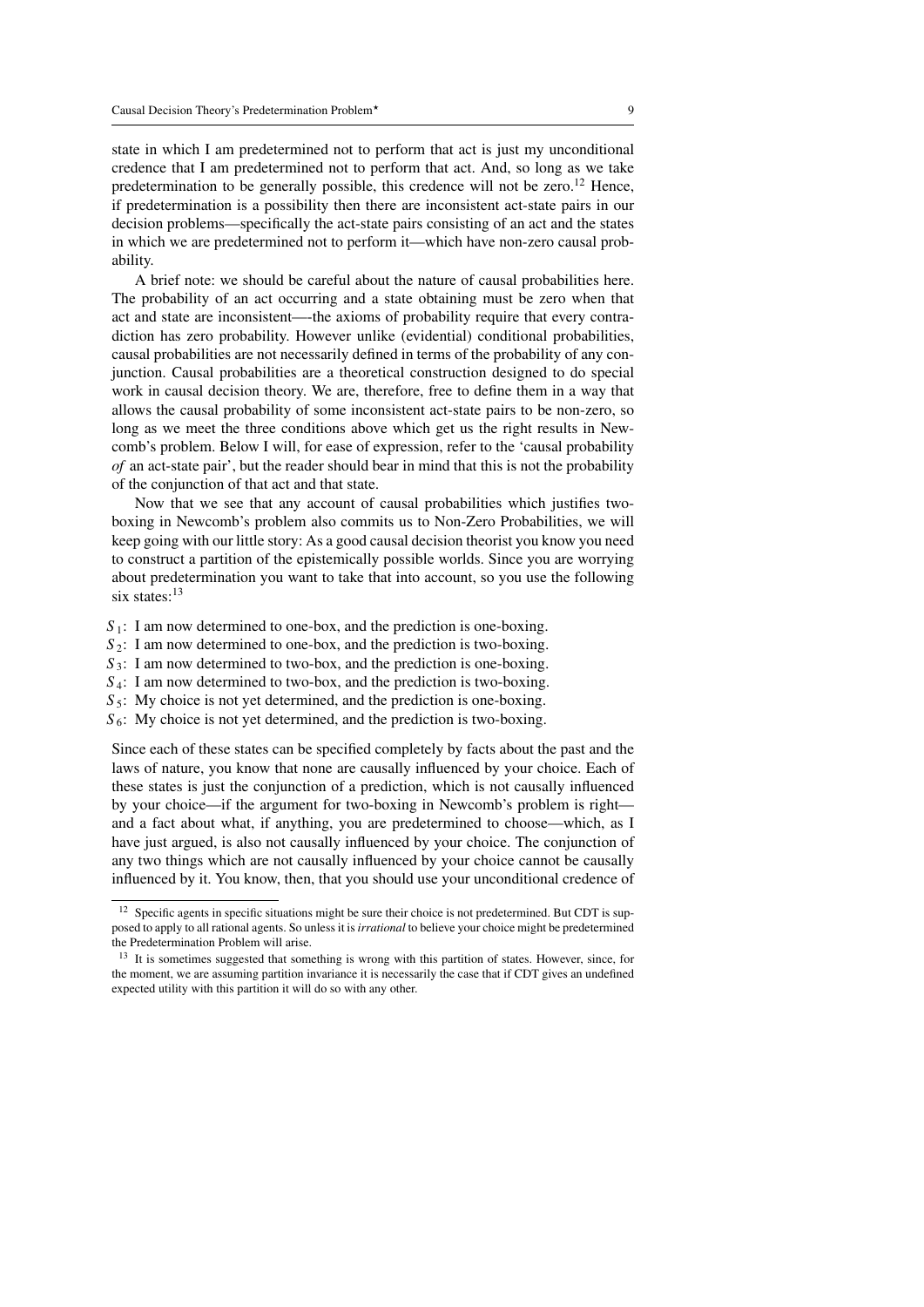each state,  $P(S_1)$ ,  $P(S_2)$ , etc., as the causal probabilities in this decision problem. To complete our understanding of the Predetermination Problem I now turn to examining the utilities involved.

### 2.2 Undefined Utilities

Let's keep going with the story. At this point you need to find the utilities for your act-state pairs, so you think to yourself:

If I one-box and the prediction is one-boxing I will get \$1,000,000 (whether or not that choice was predetermined). If I one-box and the prediction is twoboxing I will get \$0 (whether or not that choice was predetermined). If I twobox and the prediction is one-boxing I will get \$1,001,000 (whether or not that choice was predetermined). And If I two-box and the prediction is twoboxing I will get \$1,000 (whether or not that choice was predetermined). So, I can fill in some of the utilities in the decision matrix, as in Table 1.

|         | ມ           | ∼ د⊾ | ാ≙          | Ω Δ     | د،          | ს 6     |
|---------|-------------|------|-------------|---------|-------------|---------|
| One-Box | \$1,000,000 | \$0  |             |         | \$1,000,000 | \$0     |
| Two-Box |             |      | \$1,001,000 | \$1,000 | \$1,001,000 | \$1,000 |

Table 1 Decision Matrix for Newcomb's problem.

So far, so easy. All this is justified by the intuitive thought that the utility of an actstate pair is just the utility of their conjunction—to work out how good it would be if I did *A* in state  $S_i$  I just need to work out how good it would be if I did *A* and state *S <sup>i</sup>* obtained. Most versions of CDT appeal to Jeffrey's (1983) account of desirability as their account of utilities. I have no objections to this way of construing utilities; it will justify the reasoning so far. Now you are, however, faced with a problem:

What about the blank squares? What will happen if I am already determined to take two boxes, but I take only one box? And what if the past and the laws of nature entail that I will take one box, but I take both boxes? Hmm.

Your puzzlement is well founded. You need to know what the outcome of two-boxing will be if *true facts entail* that you will one-box (and vice versa). Anything that is entailed by true facts must be true. So this is equivalent to knowing what will happen if you both do and do not take two boxes. However, there is no fact of the matter about this, and, hence, no sensible utility we can associate with the inconsistent actstate pairs of an act and the state where you are predetermined not to perform that act. On the one hand we might think that there is no fact of the matter about what will happen if a contradiction is true, because no contradiction could in fact be true. Or, if we are more classically minded, we might think that *everything* will be true if a contradiction is true. Either way there is no sensible way to say how good it will be if a contradiction actually is true.<sup>14</sup> Undefined Utilities is justified by the fact that it makes no sense to ask how good it will be if a contradiction is true

<sup>14</sup> If you are *paraconsistently* minded you might object at this point that we can make sense of the truth of contradictions in the actual world. Unfortunately I do not have the space here to discuss using a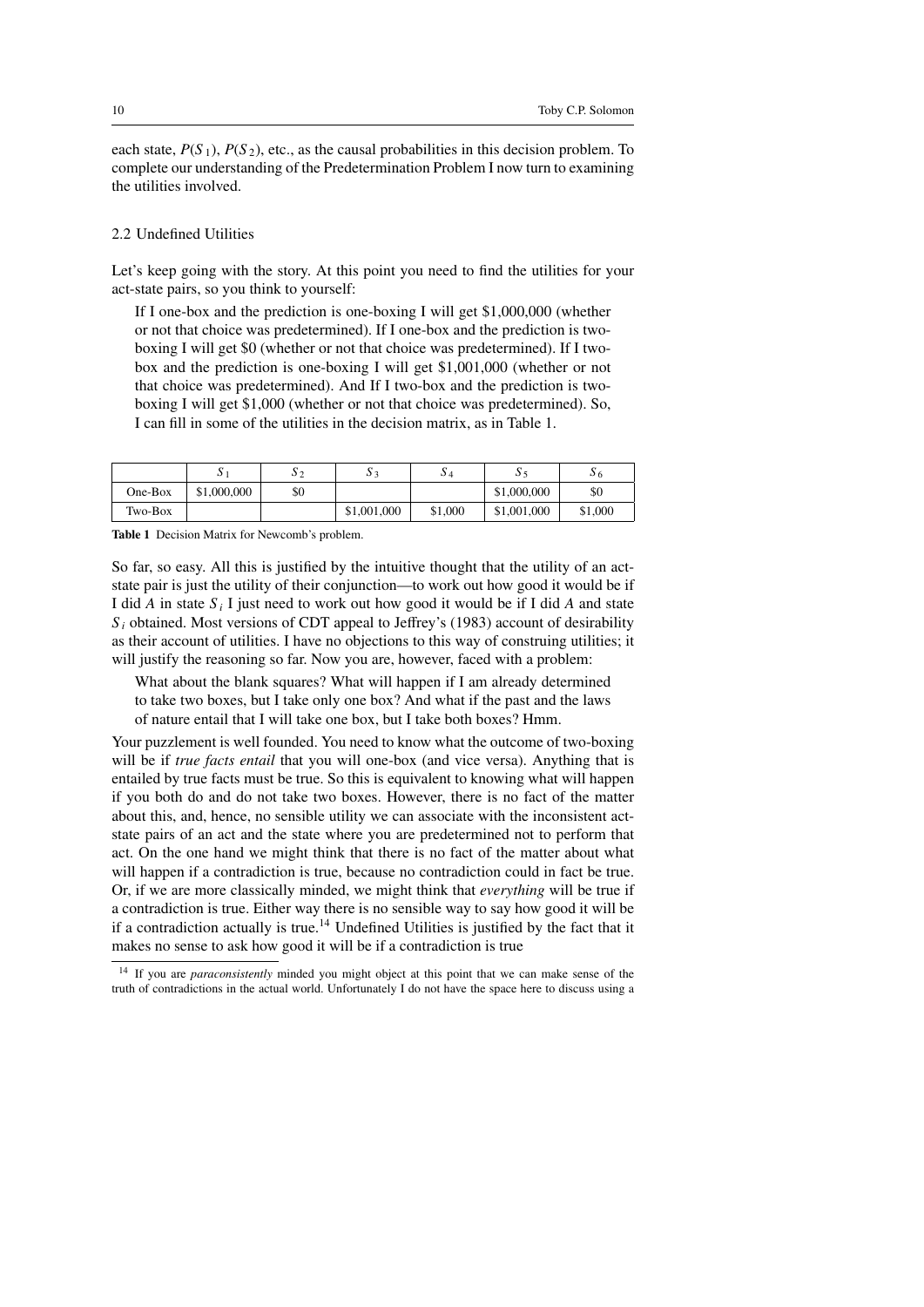Now, unfortunately, there is no way for us to satisfactorily complete our story and find out which act you, as a causal decision theorist, should choose. We cannot fill in the blank squares in the decision matrix in Table 1. But the corresponding act-state pairs have non-zero causal probabilities. So your expected utility for one boxing will be (and *mutatis mutandis* for two boxing):

$$
EU(\text{One-Box}) = P(S_1) \times \$1,000,000 + P(S_2) \times \$0 + P(S_3) \times \text{undefined} + P(S_4) \times \text{undefined} + P(S_5) \times \$1,000,000 + P(S_6) \times \$0
$$
  
= undefined

The suspicion that there is some tension between rational decision-making and believing that your choices might be predetermined is borne out: Any account of causal probabilities which justifies two-boxing in Newcomb's problem commits us to Non-Zero Probabilities. And the most obvious understanding of the utility of an act-state pair commits us to Undefined Utilities. Put together these two claims entail that whenever predetermination is a possibility there are act-state pairs with non-zero probability but undefined utility in our expected utility calculations. But the product of an undefined term and a non-zero term is undefined, and the sum of any number of defined terms with an undefined term is undefined. Hence, CDT falls silent when we consider the possibility that the outcome of our current choice is predetermined. This is causal decision theory's Predetermination Problem.

Of course, there would be no problem if the probability associated with the inconsistent act-state pairs were zero. For the purposes of expected utility calculations, we must assume that an undefined term multiplied by zero is equal to zero (as (Lewis, 1981, 14) notes). Hence, if Non-Zero Probabilities were false and the inconsistent act-state pairs all had zero probability the undefined utilities would be cancelled out. We need this assumption to deal with a variety of cases involving inconsistent actstate pairs that do not raise the same issues as the Predetermination Problem. Most notably cases in which an act will *cause* the world not to be in some state, so that the act and state are inconsistent but their causal probability is zero. We can justify the assumed rule by appeal to supervaluation: if an undefined term is multiplied by zero then we will get the same result no matter what value we substitute for the undefined term. We can now also see why evidential decision theory does not face the Predetermination Problem: the evidential probability that I am predetermined to do *A*, given that I do not do *A*, is zero, and hence all of the problematic act-state pairs have zero probability and do not contribute to the expected utility calculations.

The Predetermination Problem arises from the conjunction of Undefined Utilities and Non-Zero Probabilities.<sup>15</sup> If we do not want to give up CDT we must deny one of

paraconsistent logic to solve the Predetermination Problem. I take it, however, that this possibility will be attractive to very few—giving up classical logic (or even just the law of non-contradiction) would be a very high price to pay to solve the Predetermination Problem.

<sup>&</sup>lt;sup>15</sup> You might be suspicious that the Predetermination Problem is really about simply considering what we will do in the future; that it would arise with any state which *entails* that you will perform some particular act, not just those in which you are *predetermined* to perform some particular act. For example, in Newcomb's problem, you might think that the state "I will two-box and the prediction is two-boxing" would be a problem—because it is inconsistent with one-boxing—even though it has nothing specifically to do with predetermination. However, when the fact that I will take two boxes is a fact about the future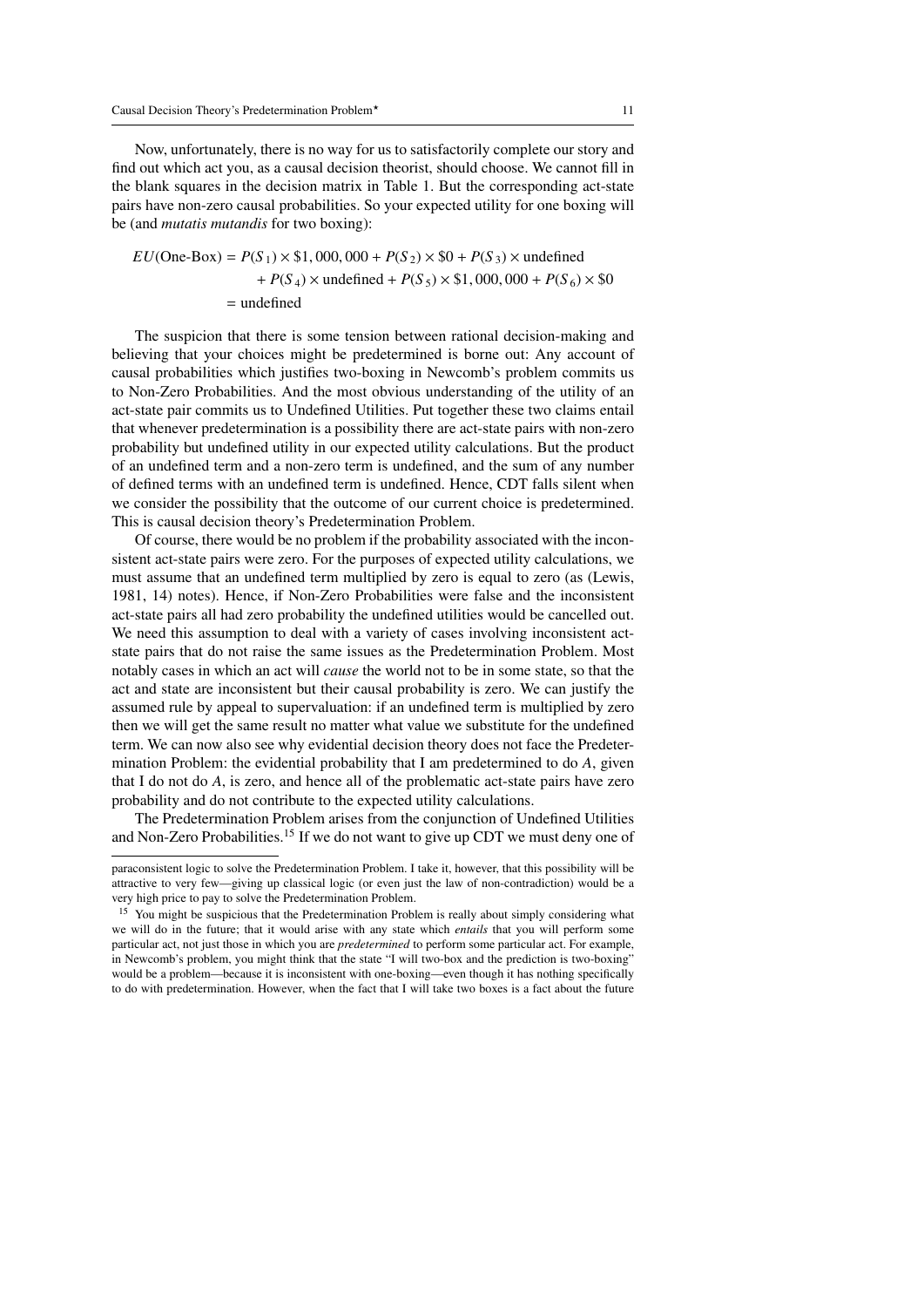these claims. There are two ways to deny Non-Zero Probabilities: We could require that every rational decision maker assign zero credence to their present decision being predetermined. Or, we could give up either the idea that causal probabilities should track only causal influence, or that the past and the laws of nature cannot be causally influenced by our choices and suggest a new way of defining causal probabilities so that the inconsistent act-state pairs always have zero probability. To deny Undefined Utilities we must give some account of how a contradictory act-state pair can be assigned a sensible utility; the obvious way to do so is to appeal to subjunctive conditionals to find an answer to the question "supposing I am predetermined not to do *A*, what would happen if I were to do *A*?" and use this to define utilities. Below I will consider all three possibilities and argue that they all face substantial costs—setting up a trilemma for causal decision theorists.<sup>16</sup>

#### 3 The Freedom For Current Decision Solution

The first way to solve the Predetermination Problem is to insist that, in order to rationally deliberate, decision makers must assume that predetermination is impossible. Indeed, there is a long tradition of such thinking, often traced back to Kant's claim that we must *act under the idea of freedom* (Nelkin, 2011, 117). Specifically, we can solve the Predetermination Problem by requiring that every rational decision maker give zero credence to the outcome of their *current* decision being predetermined. That is, all rational decision makers have  $P(S_i) = 0$  whenever the past and laws of nature of  $S_i$  entail that they will do  $\phi$  or entail that they will not do  $\phi$ , for any option  $\phi$  under consideration in their current decision.<sup>17</sup> (That my earlier decisions might have been, or my later decisions will be, determined ahead of time is no challenge for thinking about what I ought to do now.) The inconsistent act-state pairs would then all have zero causal probability, solving the Predetermination Problem. This is the Freedom For Current Decision (FFCD) solution.

The first problem for the FFCD solution is that it seems to endorse ignoring possibilities relevant to our decisions. The FFCD solution excludes all act-state pairs involving predetermination—because it entirely excludes a state whenever it entails that *any* action will or will not be performed—even though only some such act-state

*not entailed by the past and the laws of nature*, it is sensible to say that if I take only one box it will *cause* me not to be in a world where I take both boxes; the causal probability of taking two boxes if I take one box is zero when my taking two boxes is not entailed by anything, including the past and the laws of nature, outside my causal control. Only when the fact that I will two-box is entailed by the past and the laws of nature, or something else outside my causal control, is the causal probability that I will two-box if I one-box non-zero. The Predetermination Problem is specifically to do with predetermination, not the mere existence of facts about what we will do.

<sup>16</sup> All three solutions can be understood in either a revisionary mood, suggesting a change to CDT that will solve the problem, or in a descriptive mood, as pointing to something that CDT is already, more or less implicitly, committed to; I will remain neutral on this distinction here—though the reader should bear in mind that this might make a difference to the plausibility of the solutions.

<sup>&</sup>lt;sup>17</sup> We could, equivalently, exclude such  $S_i$  from the probability space over which causal probabilities are defined. This might be preferable on the grounds that it allows us to distinguish between propositions with zero probability because they pick out sets of measure zero and propositions which the decision maker takes to be impossible.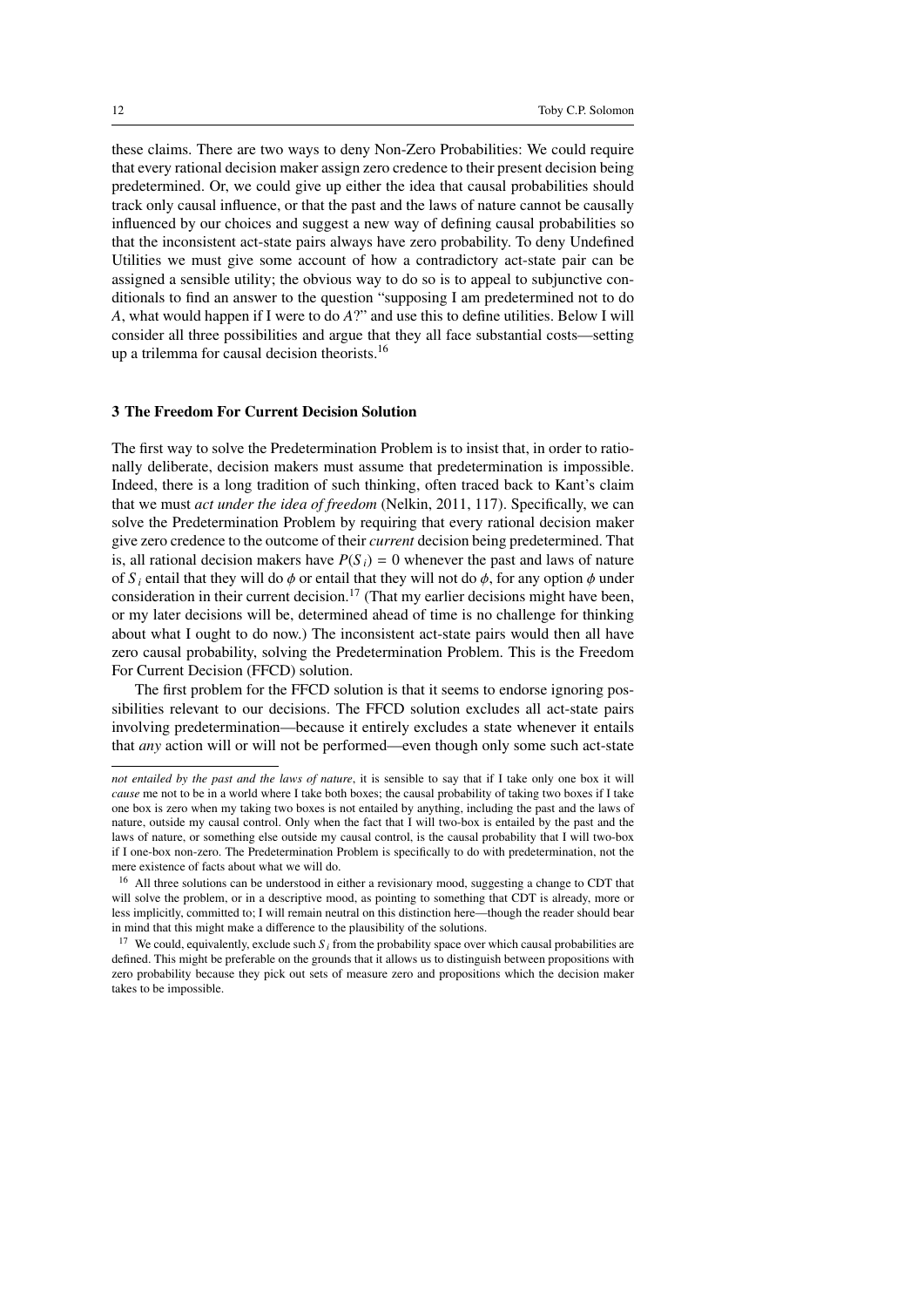pairs cause a problem. This seems to involve ignoring relevant information. Supporters of the FFCD solution owe us an account of why it is that ignoring this information won't lead us into trouble, or why the trouble it leads us into is less trouble than we would get into with either of the other solutions.

The second problem for the FFCD solution is that a rational agent can, and likely must, have a non-zero credence that the outcome of their current decision is predetermined. This possibility is compatible with any set of evidence available to agents like us.<sup>18</sup> Indeed it is compatible with our actual evidence, which justifies a non-zero credence in deterministic theories like Bohmian mechanics. We cannot, therefore, rule out this possibility without ignoring our evidence.

Perhaps one might dispute this and claim that our evidence in fact supports a zero credence in our choices being predetermined. Taken as a claim about our actual empirical evidence this claim is extremely implausible. But one might (continuing the Kantian mood) argue that we have (synthetic) a priori reason to believe our choices are not predetermined and therefore to reject as mistaken or misleading any evidence to the contrary.<sup>19</sup> Not being a Kant scholar the details of such an account are somewhat opaque to me. However, few causal decision theorists are likely to endorse such a claim—it would require denying that facts about the past and the laws of nature are epistemically contingent, a claim that is central to a naturalistic understanding of the world.

How then can we claim that predetermination is not a possibility in decisionmaking? There are two basic strategies: First, we could deny that credences—qua both degrees of belief *and* decision-making probabilities—must always be proportioned to our evidence. Second, we could deny that each agent has a single credence function that plays both the degree of belief and decision-making probability role we could become credal pluralists. I will examine these options in turn.

Rational degrees of belief must, intuitively, have something to do with how much our evidence supports various propositions. At the very least it seems that rational degrees of belief should be proportioned to our evidence to some degree, even if our evidence is not all that determines them: when we have evidence in favor of a proposition our degree of belief in it should not be zero. Without such a minimal responsiveness to evidence it is hard to see how credences could count as degrees of belief. Denying this entails that an agent could truthfully, and without any incoherence or irrationality, assert that "the evidence is that it is possible that my choices are predetermined, but I do not believe it, in fact I believe it is impossible that my choices are predetermined". (The analogy with Moore's paradox is intentional.) The cost of endorsing this kind of statement is to make it unclear what degrees of belief really are.

Turning now to our second possibility: we might, instead, endorse credal pluralism and distinguish between credences *qua* degrees of belief and credences *qua* probabilities for decision-making. It will then be far more plausible to suggest that for the purposes of CDT we must assume that predetermination is impossible, because doing so will be compatible with having any degree of belief that our choices

<sup>&</sup>lt;sup>18</sup> Perhaps God can have evidence that is incompatible with predetermination, but no mere mortal could.

<sup>&</sup>lt;sup>19</sup> I thank an anonymous reviewer for pointing out this possibility.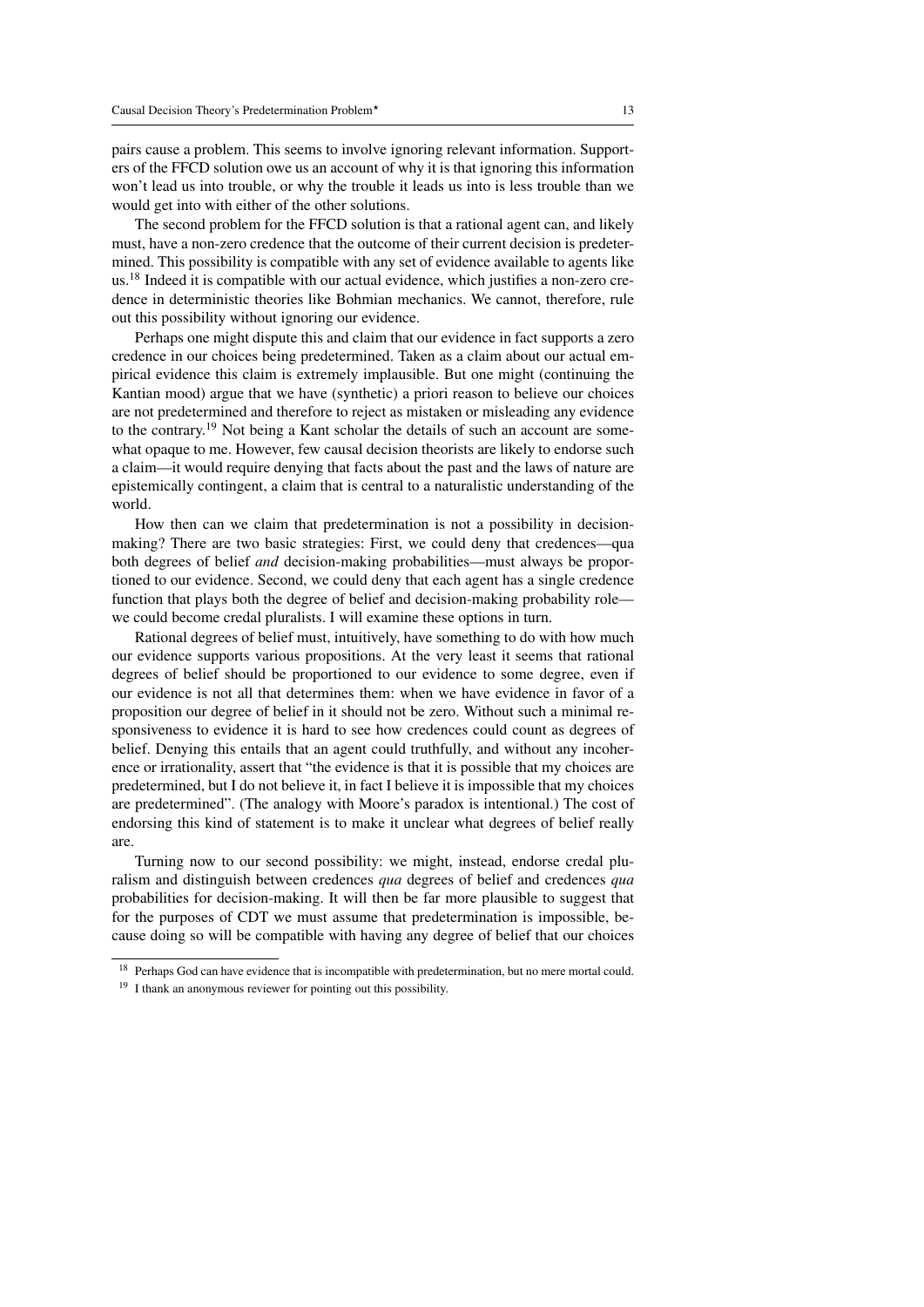are predetermined. Our degrees of belief can remain responsive to our evidence, while the probabilities we use in decision-making sometimes depart from it on pragmatic grounds. The primary challenge facing this suggestion is to provide a detailed account of the two kinds of credence and their interaction if they are not always equal. This is especially difficult because separating degrees of belief and the probabilities used in decision-making forces us to give up on many elements of the standard (Bayesian) picture of the relationship between theoretical and practical reasoning. The success of this picture is therefore an objection to making such a distinction.

For example, separating these credences undermines the standard picture of the representation theorems which are often taken to be central to decision theory. While representation theorems may still be sound, they will not be able to tell us (directly) about an agent's epistemic state—they will only be able to tell us about the probabilities that the agent uses in their decision-making. We might use these probabilities to infer things about an agent's epistemic state, but we will no longer have a tight link between an agent's preferences (or choices) and their degrees of belief. This will be particularly problematic if our representation theorems must rely on external constraints on the probabilities involved derived from epistemic considerations, as, for example, Joyce (1999) does when he requires that an agent have both a preference ranking and a relative probability ranking of all propositions in order to secure the result that credences must be probabilistic. In such cases it is plausible that constraints on preferences will transfer to decision-making probabilities, while epistemic constraints will transfer to degrees of belief—but then it may not be possible to show that decision-making probabilities need be probabilities at all. Representation theorems will still be useful in defining and understanding an agent's decision-making probabilities. But any further link to their degrees of belief cannot be taken for granted and will require justification *external* to the representation theorem. Of course such justification may well be possible, but I take it that the departure from the standard picture on which representation theorems directly inform us about degrees of belief is a cost. Similar considerations will complicate arguments which move from practical constraints on decision-making credences—avoid dutch books for example—to constraints on degrees of belief.

Note that whether we choose to divorce degrees of belief from evidence or endorse credal pluralism, we are saying much more than that it is acceptable to treat as false some proposition which our evidence suggests is very unlikely for pragmatic reasons. One might be sympathetic to the idea that, at least for non-ideal agents like us, it is acceptable to treat as false in our decision-making some claims with a low enough probability, because doing so will reduce cognitive burden (and thus the probability of mistakes) without introducing a high risk of going wrong. For example, it is plausibly rational to assume, when planning a holiday, that all the world's cats will not suddenly develop super intelligence and rise up to enslave humanity—the probability of such an occurrence is extremely low and entertaining it is very likely a waste of time for a cognitively limited agent like me. Indeed it might even be reasonable to believe that this will not occur in epistemic contexts where pragmatics are less of a concern. But neither suggestion here is like this. Both require assuming our choice is not predetermined, even if our evidence justifies a credence close to certainty that it is—both require thinking it can be rational assigning zero credence to what we take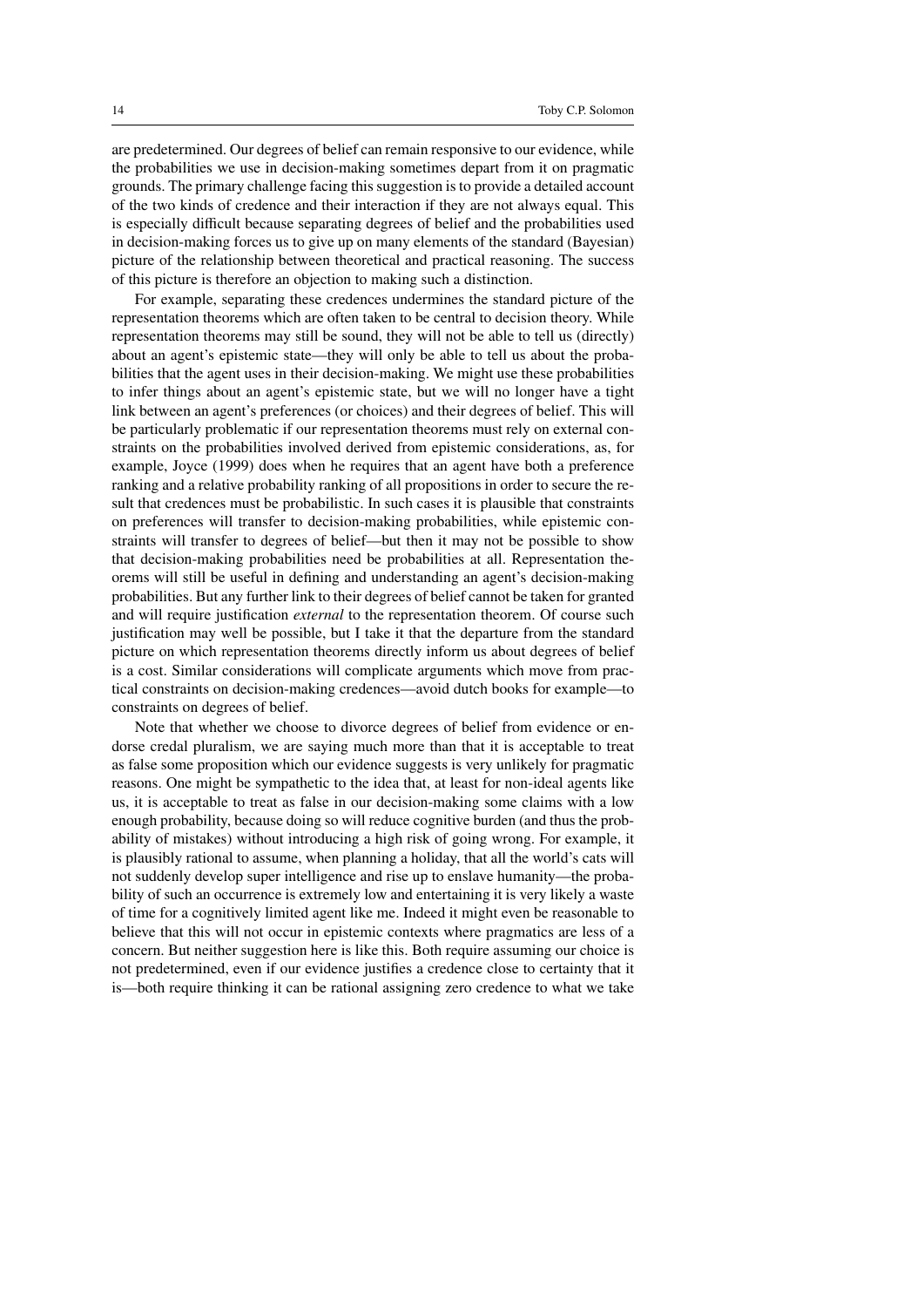to be *far and away the most likely scenario*. And this only makes worse the worry that ruling out predetermination involves ignoring relevant information.

The FFCD solution violates the intuition that our decision-making should take into account all relevant possibilities. An explanation of why this intuition is mistaken or why predetermination is not relevant to our decision making is needed. The FFCD solution also forces us to give up either a plausible understanding of the relationship between credences and evidence, or to endorse credal pluralism and give up the standard picture of the relationship between theoretical and practical rationality. This is a high price to pay to solve the Predetermination Problem.

#### 4 The Predetermination Possible, Inconsistency Impossible Solution

The past and the laws of nature are not causally influenced by anything I can do now. Yet surely the causal probability that I am predetermined not to perform some act if I do perform that act is zero. There is a tension between these two claims: causal probabilities were introduced to track causal influence (so as to achieve the correct results in Newcomb's problem), but both claims cannot be true if causal probabilities track causal influence. The next solution to the Predetermination Problem sides with the second claim and defines causal probabilities so that the probability of being predetermined not to perform an act, on the assumption that act is performed, is zero undermining Non-Zero Probabilities and solving the Predetermination Problem. Call this solution the Predetermination Possible, Inconsistency Impossible (PPII) solution.

The heart of the PPII solution is captured by replacing either the first or third condition on causal probabilities from §2.1 with the following two conditions (call these the PPII conditions). The Inconsistency Impossible condition solves the Predetermination Problem, while the Predetermination Possible condition ensures that the PPII solution is distinct from the FFCD solution.

- Predetermination Possible Condition: It is *not always* the case that  $P(S_i||A) = 0$ when  $S_i$  entails *A*—that is, the causal probability of being predetermined to do *A*, if you do *A*, is, at least sometimes, non-zero.
- Inconsistency Impossible Condition:  $P(S_i||A) = 0$  when  $S_i$  entails  $\neg A$ —that is, the causal probability of being predetermined not to do *A*, if you do *A*, is zero. Meeting this condition solves the Predetermination Problem.

These two conditions leave a lot of room for how we might define causal probabilities, and hence there are many variations of the PPII solution. One relevant question is whether we give up the first or third condition in §2.1, and, hence, whether the PPII solution is suggesting that causal probabilities track more than just causal influence, or that our acts can causally influence the past and/or the laws of nature. But, as we shall see, all versions of the PPII solution face the same problem: giving up the reasoning that justifies two-boxing, no matter how high your credence that your choice is predetermined, in Newcomb's problem. Call this *unconditional two-boxing*.

To show this I will show that any definition of causal probabilities that meets the PPII conditions and the remaining conditions from §2.1 will sometimes endorse oneboxing in a kind of case I call *Bonus Money Newcomb Problems* (BMNPs). It might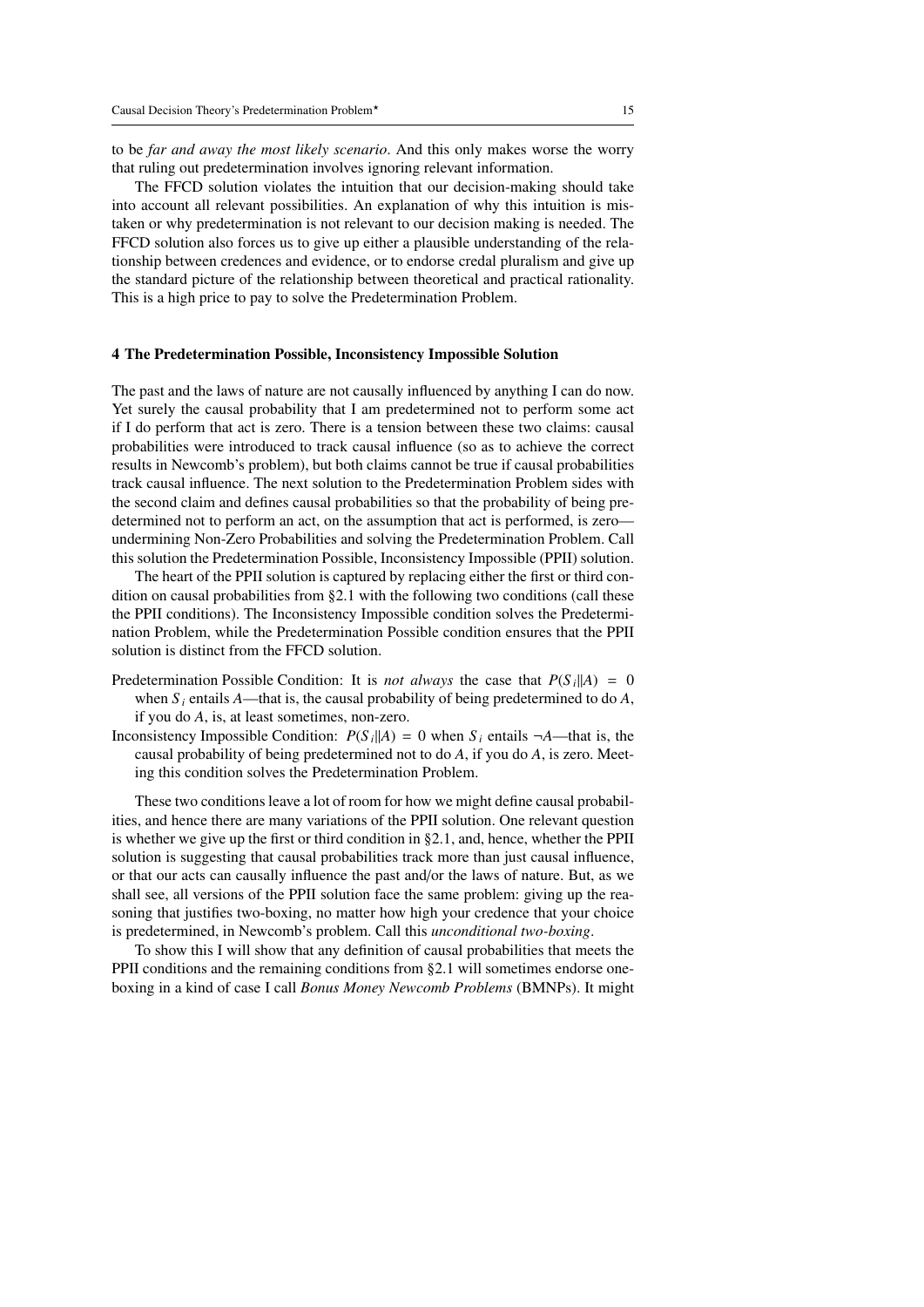seem needlessly complicated to introduce these new BMNP cases instead of directly arguing that the PPII solution must give up unconditional two-boxing in Newcomb's problem. The reason for doing so is that there are ways of defining causal probabilities as the PPII solution suggests which will ensure that it endorses unconditional two-boxing in Newcomb's problem.<sup>20</sup> However, there is no way of defining causal probabilities to satisfy the PPII solution that will endorse unconditional two-boxing in every BMNP. And the reasoning that justifies unconditional two-boxing in Newcomb's problem also justifies unconditional two-boxing in BMNPs—any way of distinguishing the *arguments* that justify unconditional two-boxing in the two cases is ad hoc. And it is the argument, not merely the result, that matters to decision theory decision theories should produce their results from coherent reasoning patterns, not by mere accident. Hence, giving up the argument in favor of unconditional twoboxing in BMNPs is as bad as giving it up in Newcomb's problem. Now, consider the following case:

\$1,000,000 Bonus Newcomb Problem: You are on a game show and there are two boxes in front of you. One of them is transparent and contains \$1,000. The other is opaque, but you are told that it contains either nothing, \$1,000,000, or \$1,000,000 plus a bonus \$1,000,000. You must choose whether to take just the opaque box, or the opaque and transparent boxes. The opaque box contains \$1,000,000 if the show's producers have predicted that you will take only the opaque box (regardless of whether your choice is predetermined). The prediction was made 10 minutes ago during the ad break and the money has already been placed in the box or returned to the bank. You believe that the producers of the show are extremely likely to be right. They take detailed questionnaires before the show, scan your brain, run psychological tests, and observe your behavior during the show to determine whether you will take one or both boxes—and they have never gotten it wrong before. The opaque box *also* contains the bonus \$1,000,000 if and only if a separate team of physicists have established that the past and the laws of nature already determine that you will choose to take only the opaque box.

The only difference between this problem and Newcomb's problem the possibility of the bonus. Now, should you take one or two boxes? Causal decision theorists must *prima facie* endorse taking both boxes. Nothing you can do now can change whether or not the bonus money is in the box, no more than it can change the prediction and, hence, whether the first \$1,000,000 is in the opaque box. How much money is in the opaque box is not causally influenced by anything you can do now.

<sup>&</sup>lt;sup>20</sup> For example, we might suggest that causal probabilities be defined so that the following equalities hold in Newcomb's problem, using the states from Table 1:  $P(S_1||\text{One-Box}) = P(S_1) + 0.5 \times P(S_3)$ ,  $P(S_2||\text{One-Box}) = P(S_2) + 0.5 \times P(S_4)$ ,  $P(S_3||\text{One-Box}) = 0$ ,  $P(S_4||\text{One-Box}) = 0$ ,  $P(S_5||\text{One-Box}) = 0$  $P(S_5) + 0.5 \times P(S_3)$ , and  $P(S_6)$ ||One-Box) =  $P(S_6) + 0.5 \times P(S_4)$ . That is, we start with the assumption that the states are not causally influenced by our choice—so that the causal probabilities are just the unconditional probabilities of the states. Then we set the causal probabilities of the inconsistent act-state pairs to zero. Finally we ensure normalization by splitting the unconditional probability of the inconsistent act-state pairs equally among the consistent act-state pairs which agree about the prediction  $(S_1, S_3)$ , and  $S_5$  all agree that the prediction is one-boxing; *S* <sup>2</sup>, *S* <sup>4</sup>, and *S* <sup>6</sup>, that it is two-boxing). And *mutatis mutandis* for two-boxing. Using the causal probabilities so defined will always lead to two-boxing in Newcomb's problem, no matter how high your credence that your choice is predetermined.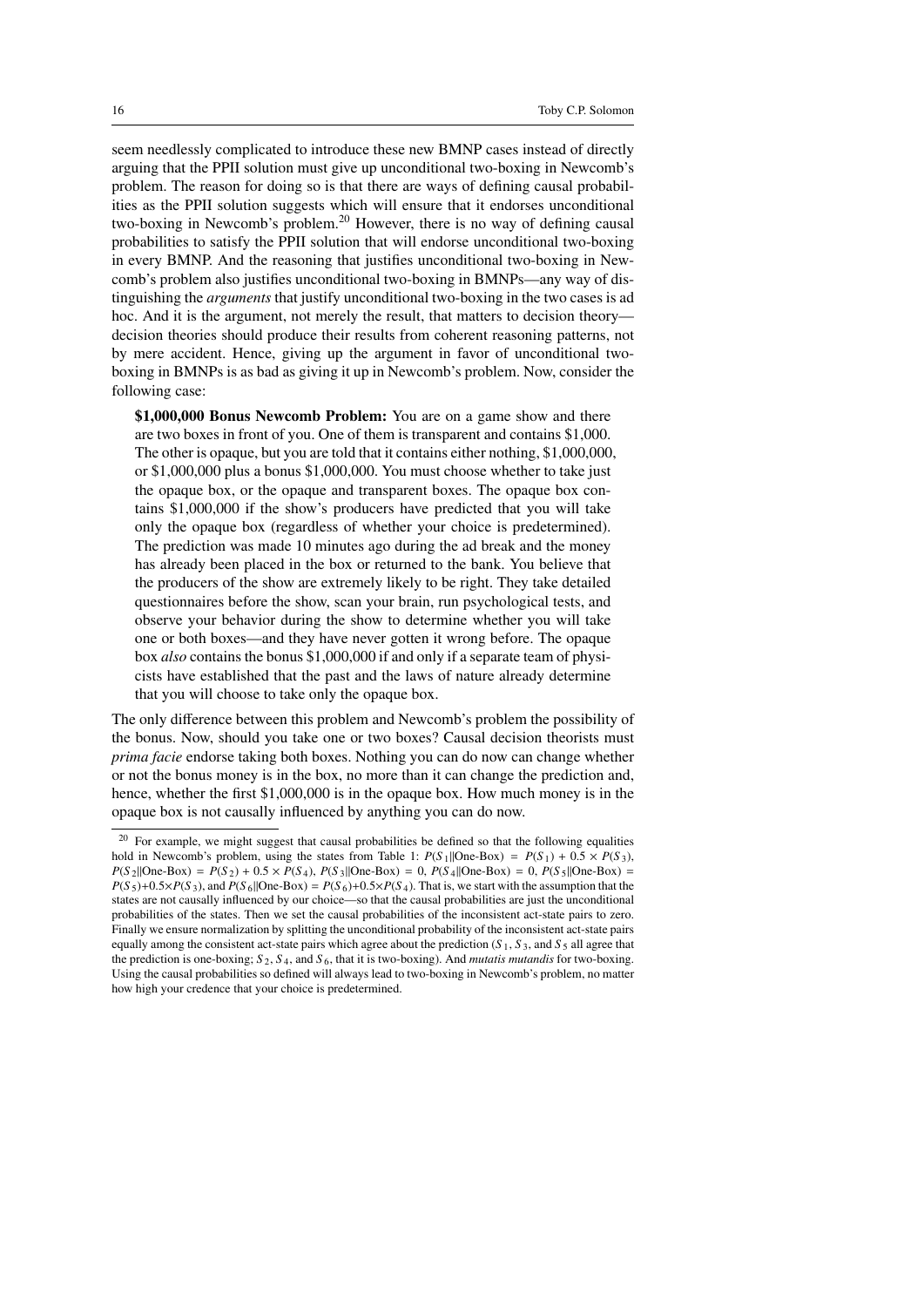As such, you can ignore the possibility of the bonus—nothing you can do now will improve your chances of getting it, so it should make no difference to your choice. It is as though someone has first given you a lottery ticket that pays out \$1,000,000 if you win, and then you are faced with Newcomb's problem, and the conditions under which you win the lottery—which have already been settled—just accidentally happen to be connected to causal precursors of your choice. The fact that you are holding the lottery ticket, which has either already won or lost, should not influence the decision you now face. Of course, if you get the bonus, i.e. win this lottery, that will be a good thing. But similarly it will be a good thing, in Newcomb's problem, if it turns out that the prediction is one-boxing. Causal decision theorists insist, however, that this should not influence your decision-making because you cannot (now) change whether or not the prediction is one-boxing. If we ignore the possibility of the bonus being in the opaque box, then the \$1,000,000 Bonus Newcomb Problem is no different to Newcomb's problem. Hence, you should take both boxes.

Causal decision theorists cannot maintain, in any non-ad hoc way, that you should sometimes one-box in the \$1,000,000 Bonus Newcomb Problem but should unconditionally two-box in Newcomb's problem. The existence of the bonus does not change the situation in any way relevant to the argument in Newcomb's problem. Endorsing one-boxing in the \$1,000,000 Bonus Newcomb Problem will undermine the argument which causal decision theorists use to motivate unconditional two-boxing in Newcomb's problem. Further, the amount of the bonus involved in the \$1,000,000 Bonus Newcomb Problem is arbitrary: nothing in the above argument depends on the actual dollar value. Hence, if causal decision theorists endorse unconditional two-boxing in the \$1,000,000 Bonus Newcomb Problem they should do so no matter what the value of the bonus is—even if it is zero. If CDT endorses one-boxing in *any* BMNP it will have undermined the reasoning that leads us to unconditional two-boxing in Newcomb's Problem.

The proof that there is always a BMNP for which any account of causal probabilities meeting the PPII conditions endorses one-boxing is quite simple. First, define the states  $S_1$  through  $S_6$  as for Newcomb's problem above. Then the decision matrix for an arbitrary BMNP, with bonus \$*a* is as in Table 2.

|           | 1 ف         | $S_2$ | 3 م         | $\mathcal{S}_4$ | 5 ن         | ა 6     |
|-----------|-------------|-------|-------------|-----------------|-------------|---------|
| $One-Box$ | \$1,000,000 | \$a   |             |                 | \$1,000,000 | \$0     |
|           | $+$ \$a     |       |             |                 |             |         |
| Two-Box   |             |       | \$1,001,000 | \$1,000         | \$1,001,000 | \$1,000 |

Table 2 Decision Matrix for an arbitrary Bonus Money Newcomb Problem.

To meet the Inconsistency Impossible Condition—and avoid the Predetermination Problem—we must have  $P(S_3||\text{One-Box}) = 0$ ,  $P(S_4||\text{One-Box}) = 0$ ,  $P(S_1||\text{Two-Box}) =$ 0, and  $P(S_2||Two-Box) = 0$ . Substituting these into the expected utility formula we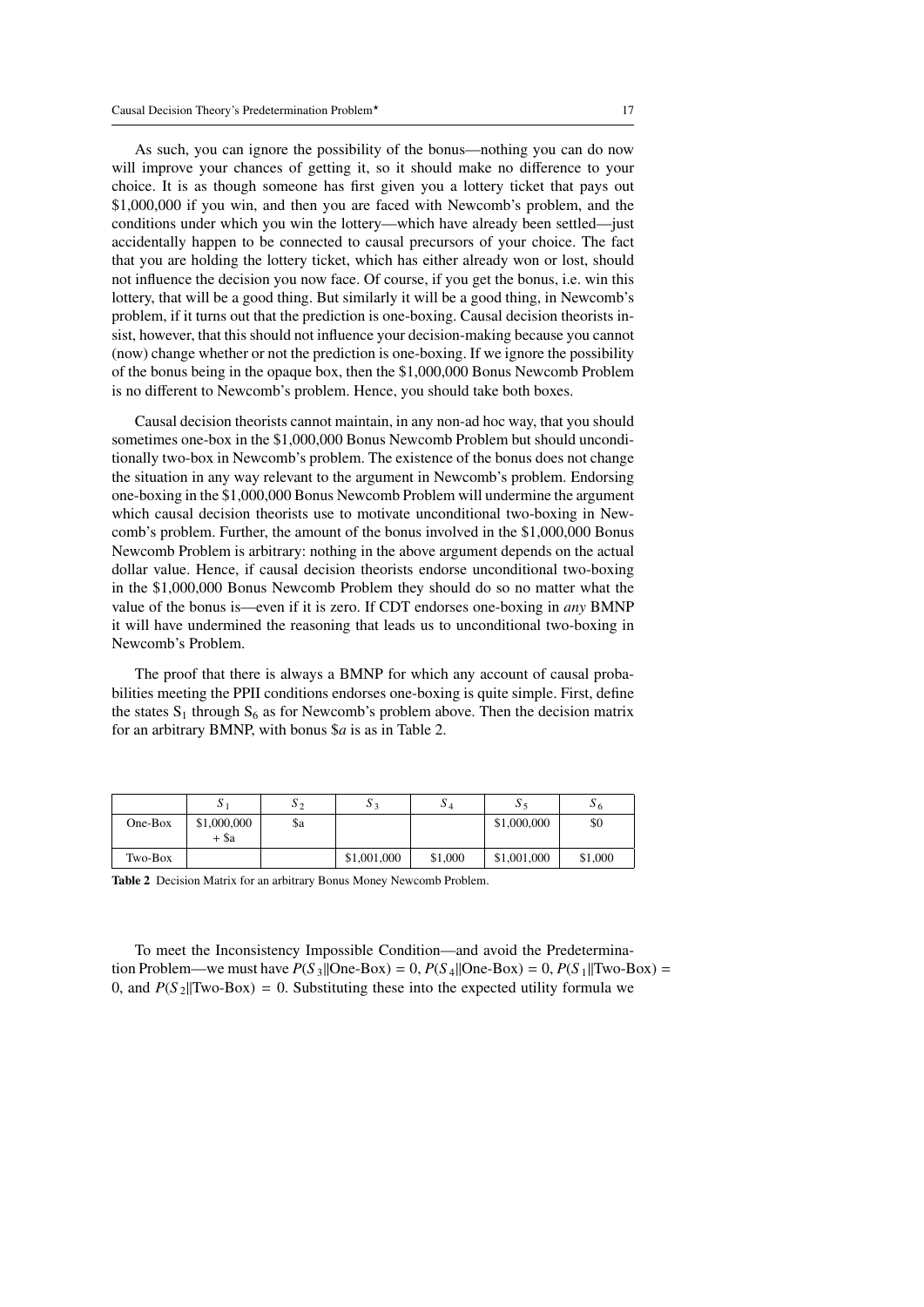find:

$$
EU(\text{One-Box}) = P(S_1||\text{One-Box}) \times (\$1,000,000 + \$a) + P(S_2||\text{One-Box}) \times \$a
$$
  
+  $P(S_5||\text{One-Box}) \times \$1,000,000$   
 $EU(\text{Two-Box}) = (P(S_3||\text{Two-Box}) + P(S_5||\text{Two-Box})) \times \$1,001,000$   
+  $(P(S_4||\text{Two-Box}) + P(S_6||\text{Two-Box})) \times \$1,000$ 

We also know that  $EU(\text{Two-Box}) < $1,001,000$ , because  $EU(\text{Two-Box})$  is maximized when  $P(S_3||Two-Box) + P(S_5||Two-Box)$  is maximized, and, since our credences must be normalized,  $P(S_3||Two-Box) + P(S_5||Two-Box) \le 1$ . Together with the utility values this entails  $EU(Two-Box) \leq $1,001,000$ . We can now, by simple rearrangement, find a formula for *<sup>a</sup>* that guarantees *EU*(One-Box) > *EU*(Two-Box):

$$
EU(\text{One-Box}) > EU(\text{Two-Box}) \nP(S_1||\text{One-Box}) \times (\$1,000,000 + \$a) + P(S_2||\text{One-Box}) \times \$a \n+ P(S_5||\text{One-Box}) \times (\$1,000,000) > EU(\text{Two-Box}) \n(P(S_1||\text{One-Box}) + P(S_2||\text{One-Box})) \times \$a + (P(S_1||\text{One-Box}) \n+ P(S_5||\text{One-Box})) \times (\$1,000,000) > EU(\text{Two-Box})
$$

(*P*(*<sup>S</sup>* <sup>1</sup>||One-Box) <sup>+</sup> *<sup>P</sup>*(*<sup>S</sup>* <sup>2</sup>||One-Box)) <sup>×</sup> \$*<sup>a</sup>* > *EU*(Two-Box) <sup>−</sup> (*P*(*<sup>S</sup>* <sup>1</sup>||One-Box)  $+ P(S_5||One-Box) \times (1,000,000)$  $a >$ *EU*(Two-Box) <sup>−</sup> (*P*(*<sup>S</sup>* <sup>1</sup>||One-Box) <sup>+</sup> *<sup>P</sup>*(*<sup>S</sup>* <sup>5</sup>||One-Box)) <sup>×</sup> (\$1, <sup>000</sup>, 000)

$$
P(S_1||One-Box) + P(S_2||One-Box)
$$

When this final inequality is satisfied CDT will endorse one-boxing. But, for any definition of causal probability which satisfies the PPII conditions, there is *always* a value of *a* which satisfies this inequality. This is guaranteed by the fact that  $EU(\mathsf{Two-Box}) \leq$ \$1, <sup>001</sup>, 000, and that the probabilities must be between zero and one. This entails that the numerator of the right hand side is a real number less than \$1, <sup>001</sup>, 000. We know, therefore, that the above inequality is always satisfied when the following, simpler, one is:

$$
a > \frac{$1,001,000}{$P(S_1 || One\text{-}Box) + P(S_2 || One\text{-}Box)}
$$

And the Predetermination Possible condition guarantees that there will be some agents for which  $P(S_1||\text{One-Box}) + P(S_2||\text{One-Box})$  is strictly greater than zero—so there is always some agent for which the right hand side of this inequality is defined and finite. We will, then, always be able to find a value for *a*, given a value for  $P(S_1||One-Box)$ +  $P(S_2||One-Box)$ , which guarantees  $EU(One-Box) > EU(Two-Box).$ <sup>21</sup> The PPII solution entails that an agent with this credence function should one box in a BMNP

<sup>&</sup>lt;sup>21</sup> This *might* fail if the probabilities  $P(S_1 || One-Box)$  and  $P(S_2 || One-Box)$  decrease with increasing *utility* of the associated act-state pairs for every rational agent. This is not a requirement that causal decision theorists should rush to place on causal probabilities. First, it would require that *all* rational agents consider increasing utility always less likely, which is an implausible rational constraint (it must be all rational agents since causal decision theorists are committed to all rational agents two-boxing, not just those with particular beliefs about the relationship between utilities and probabilities). Second, allowing such depen-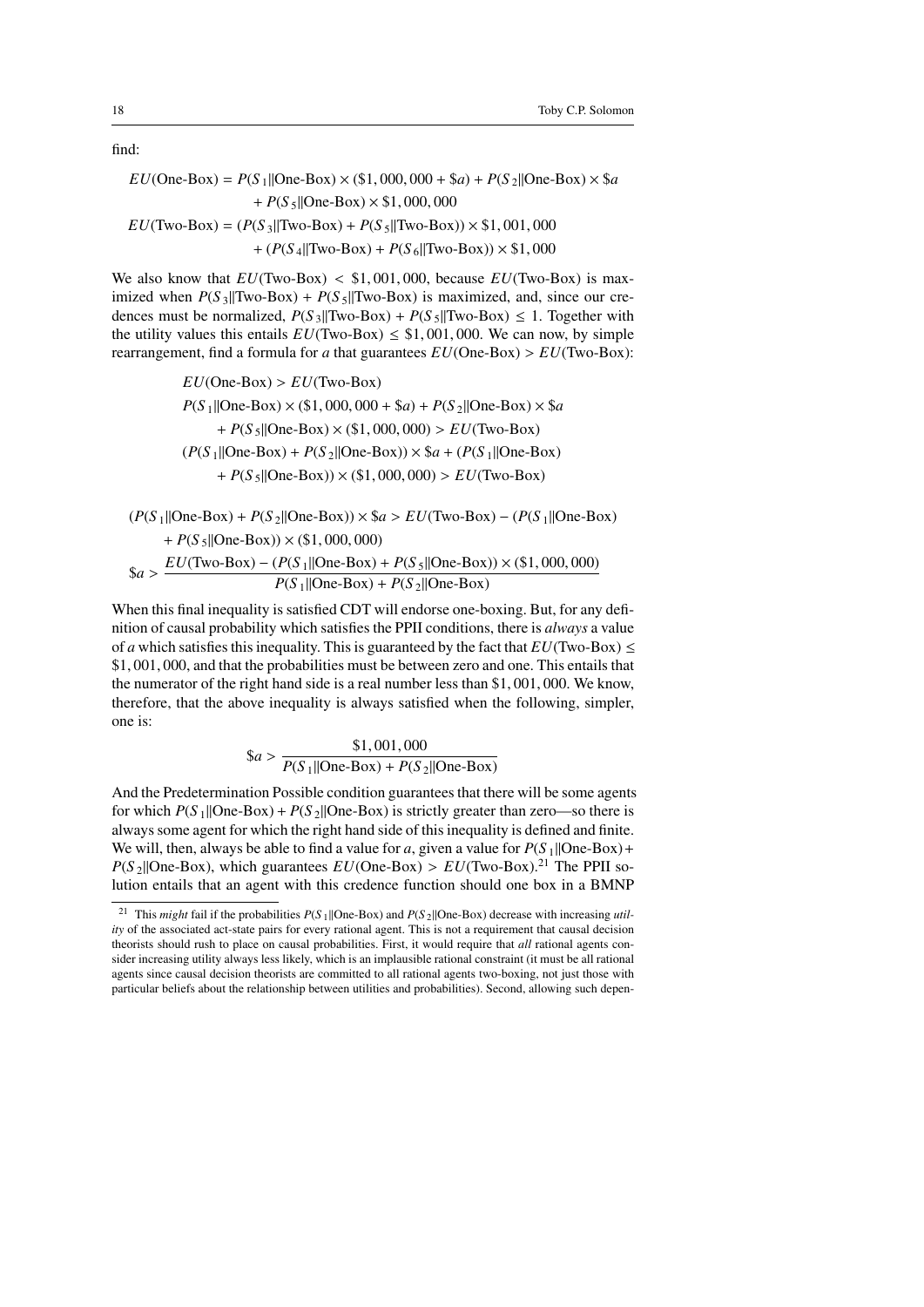where the bonus is equal to the relevant value of  $a^{22}$  Even if a plausible definition of causal probabilities can be found which succeeds in guaranteeing unconditional two-boxing when  $a = 0$  (Newcomb's problem), there will still be values of the bonus for which CDT will endorse one-boxing. And since there is no non-ad hoc distinction between the arguments in favor of unconditional two-boxing in BMNPs and in Newcomb's problem, all versions of the PPII solution undermine the reasons which justify unconditional two-boxing in Newcomb's problem.

Of course, proponents of the PPII solution might be willing to pay this cost solving the Predetermination Problem is going to require giving up some plausible claims no matter what we do, and giving up unconditional two-boxing might turn out to be the most palatable option.

However, to make it plausible that we should give up the intuitions in favor of unconditional two-boxing, supporters of the PPII solution owe us two things: First, an account of a non-ad hoc distinction between the conditions that predetermine our actions and those that determine what the prediction is which can justify the claim that the former but not the later have causal probabilities that depend on our choices. Both are, *prima facie*, simply facts about the past and the laws of nature; they might even be the very same facts. Since the PPII solution is committed to allowing the causal probability of the former to depend on our choice—as the BMNPs show some such distinction must be drawn if the PPII solution is not to collapse into EDT. Second, in tension with the first requirement, supporters of the PPII solution need to provide an argument that justifies two-boxing in Newcomb's problem when you are certain (enough) that your choice is *not* predetermined—otherwise we will have no reason to give up EDT in favor of CDT. And this argument cannot just be the standard argument from §2.1, since that argument justifies *unconditional* two-boxing.<sup>23</sup>

We cannot accept the PPII solution without accepting one-boxing in some BM-NPs, and, thereby, giving up the argument for unconditional two-boxing in Newcomb's problem. To accept the PPII solution is to accept that the past and the laws of nature can be causally influenced by our choices or that more than causal influence is

dence between these probabilities and utilities causes all sorts of problems elsewhere, particularly for the Principal Principle and normalization of credences, because it allows the probability of a state to depend on something—its utility—which is not a feature of that state (the utility a state has is a relationship between that state and features of the agent in the actual world).

<sup>&</sup>lt;sup>22</sup> Note that while simplifying the numerator of the inequality above to its maximum value \$1,001,000 is useful in understanding what is going on, the inequality which must be satisfied for one-boxing to be endorsed is the more complex one. The relevant value of *a* in the more complex inequality can be equal to, or less than, zero—that is, there are many definitions of causal probability meeting the PPII solution conditions that will directly endorse one-boxing in Newcomb's problem when you are sure enough that your choice is predetermined.

<sup>23</sup> Unless, perhaps, supporters of the PPII solution can explain why, despite appearances, our intuitions in the standard Newcomb's problem are based on an assumption that our choice is not predetermined. Note that supporters of the FFCD solution will also claim that our intuitions in Newcomb's problem are based on the *assumption* that our choice is not predetermined. But since they take this assumption to be required for rational decision-making it seems less difficult for them to explain why our intuitions are based on it than for supporters of the PPII solution who argue that we can reason perfectly well while considering the possibility of predetermination, and that when we do so we will sometimes come to endorse one-boxing. Supporters of the FFCD solution also maintain that one should two-box no matter how high one's degree of belief that one's choices are predetermined—it is merely that no matter what this degree of belief one's decision-making probability should be zero in one's choice being predetermined.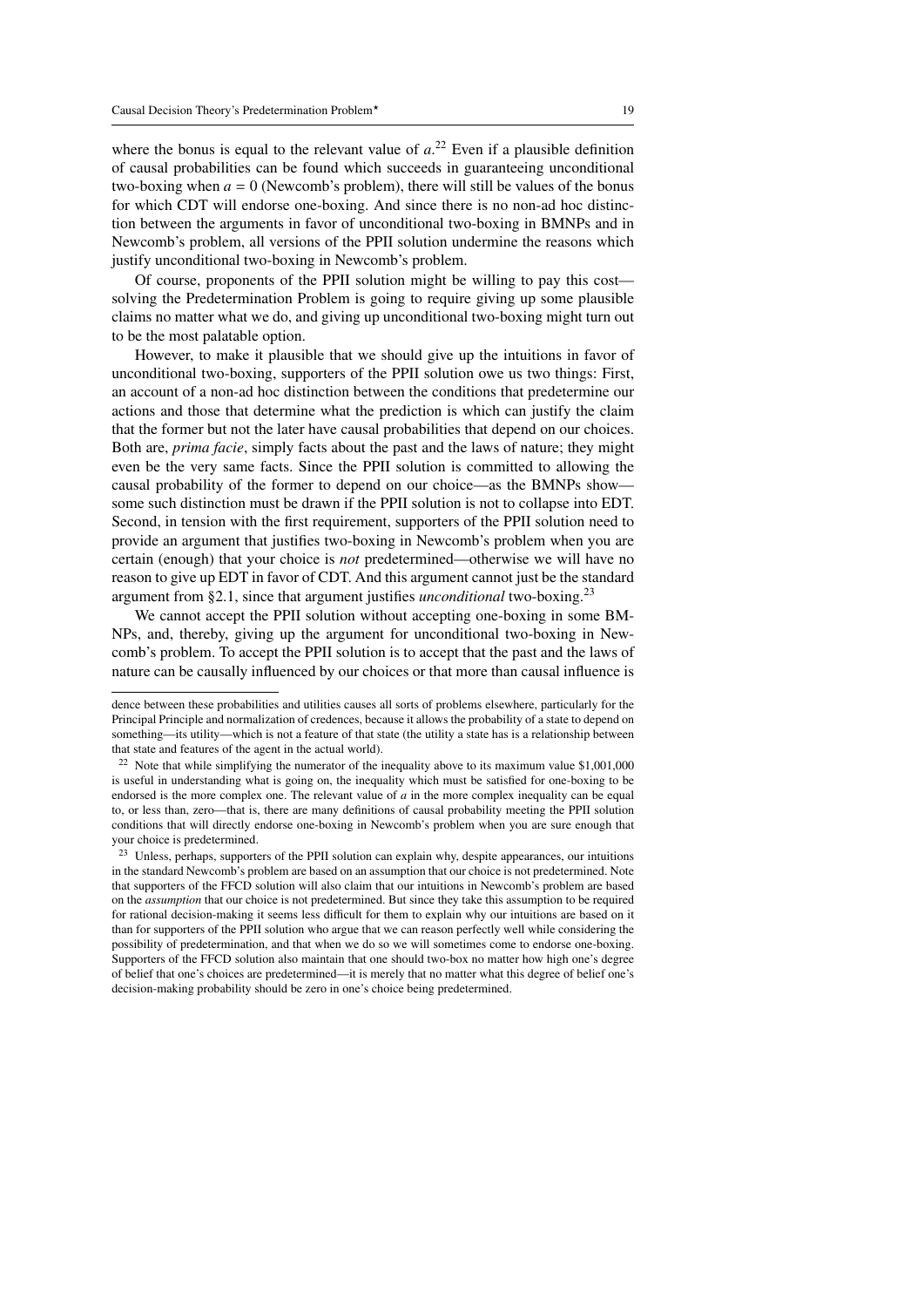relevant to decision-making. This is a high price to pay to solve the Predetermination Problem.

### 5 The Subjunctive Utilities Solution

Above I assumed that we cannot assign sensible utilities to contradictory act-state pairs—that there is no sensible answer to the question "supposing I am predetermined not to do something, what will happen if I do it". This assumption was justified by the claim that the utility of an act-state pair is just the utility of the conjunction of that act and that state. However, we can think about utilities in a different way—namely, by introducing the concept of *outcomes* as the direct object of utility assessments, and introducing a mapping from act-state pairs to outcomes. Outcomes are most naturally thought of as the propositions which express the consequences of performing an act when the world is in a particular state. On this picture the Predetermination Problem occurs when we assume, naturally, that the mapping from act-state pairs to outcomes is such that *both the act and the state must be entailed by the outcome*.<sup>24</sup> Or, in other words, that this mapping respects the answers to the indicative question "supposing *S i* , what *will* happen if I *do A*?" for each act state pair. There is no answer to this question when the act and state in question are inconsistent, and so no outcome we can associate with the act-state pair, justifying Undefined Utilities.

But it is not necessarily the case that utilities must be understood in this indicative way. We can instead think of outcomes as answers to the *subjunctive* question "supposing  $S_i$ , what *would* happen if I were to do  $A$ "<sup>25</sup>. There may be answers to such a question even when  $S_i$  and A are inconsistent. Our last solution to the Predetermination Problem appeals to this distinction between indicative and subjunctive ways of thinking about outcomes and suggests that the appropriate mapping from act-state pairs to outcomes tracks the subjunctive understanding. This can ensure that even inconsistent act-state pairs are associated with consistent outcomes, to which sensible utilities can be assigned. This solves the Predetermination Problem by undermining Undefined Utilities, without requiring any changes to the account of causal probabilities from §2.1. Call this the Subjunctive Utilities (SubU) solution.

There are, again, many variations on this solution; each proposing a different way of mapping inconsistent act-state pairs to consistent outcomes. The most obvious will involve direct appeal to subjunctive conditionals, but this need not be the case. What matters is that they assign consistent outcomes to the inconsistent act-state pairs in our decisions—which entails giving up an indicative understanding of what the outcomes of an act-state pair are. They will all (with one exception) face the same cost: they force our decision-making to take into account epistemically impossible outcomes, and this violates the intuition that decision-making is about working out what is the

<sup>&</sup>lt;sup>24</sup> It is natural to think of outcomes as giant conjunctions, in which case this will be the case when the act and state are each conjuncts.

<sup>&</sup>lt;sup>25</sup> I am here using the terms 'subjunctive' and 'indicative' rather loosely. All I take the former to imply is that the relevant answers to this question need not hold fixed what the decision maker takes to be the facts. In particular, it may be that what would happen if I did A on the supposition that  $S_i$  requires a violation of that very supposition. Whereas answers to indicative questions must hold any supposition fixed.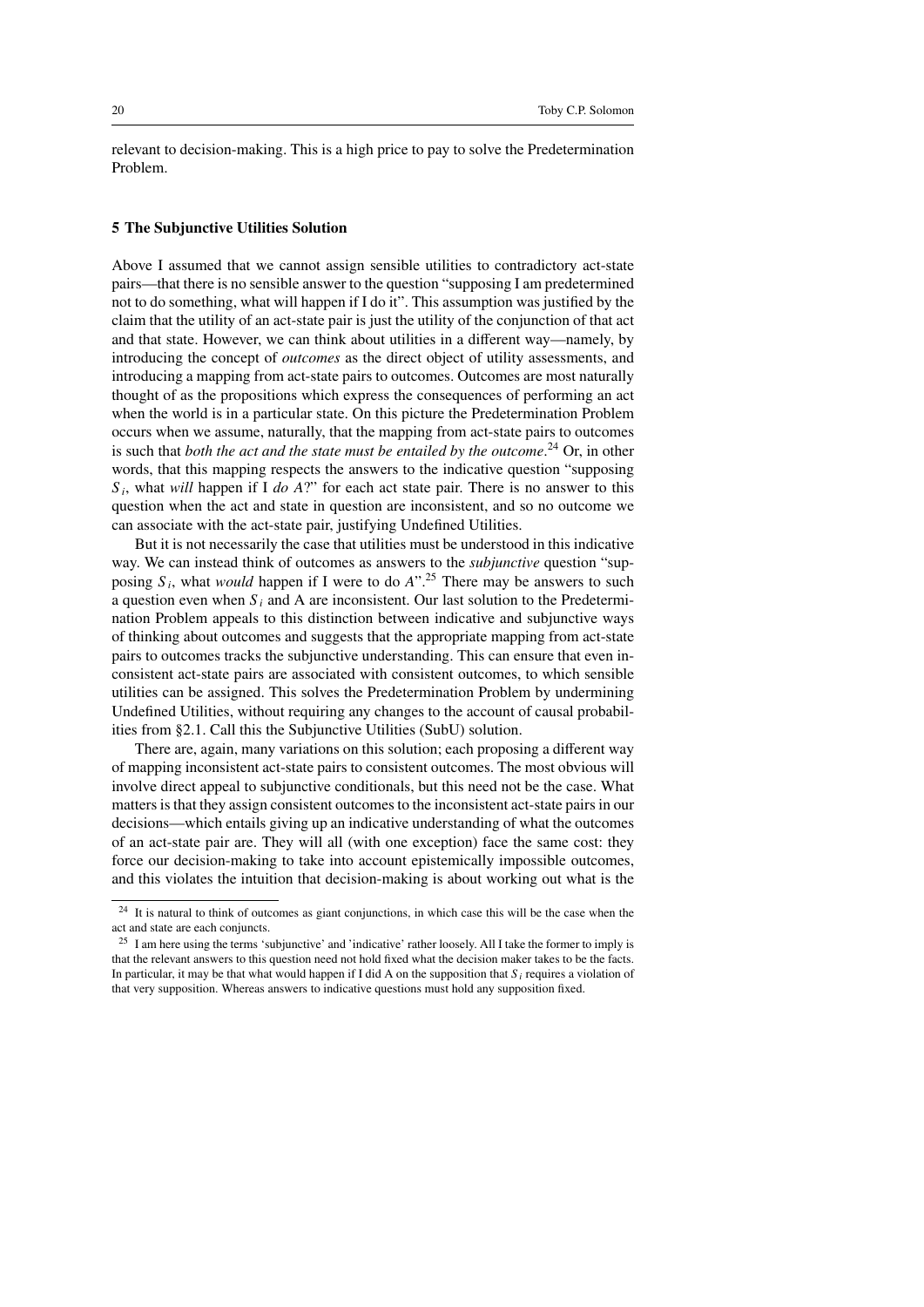best thing to do in the actual world. Before showing this I will briefly discuss the exceptional case.

The simplest version of the SubU solution is the version which entails a uniform utility value for all inconsistent act-state pairs. The obvious choice is zero utility, since one might think that an inconsistent outcome is equivalent to nothing at all happening, and presumably nothing at all happening is neither bad nor good. In any case, since utilities only make a difference to CDT's recommendation up to linear transformation we can transform any uniform value into zero. However, assigning a uniform value to inconsistent act-state pairs in this way forces us to give up twoboxing, no matter how certain we are that the prediction is correct, in Newcomb's problem—as the PPII solution did. To confirm this the reader can easily calculate the expected value of one and two-boxing in Newcomb's problem, using the states from Table 1, assuming that the inconsistent act-state pairs have zero utility, and that  $P(S_1)$  >  $P(S_3)$ .<sup>26</sup> Whatever motivational or intuitive differences there might be between this solution and the PPII solution both must give up unconditional two-boxing, and we have already seen that that is a high cost to pay to solve the Predetermination Problem. As such I will from here on assume that the SubU solution assigns non-uniform utility values to inconsistent act-state pairs.

Here I will focus on one particular suggestion for doing so by appeal to subjunctive conditionals. But the reader should bear in mind that any way of assigning non-uniform utilities to inconsistent act-state pairs faces the same problem because it will allow for construction of counterexamples with the same structure as the one to be introduced below. The problem that faces all such suggestions is that they weigh epistemically impossible outcomes in favor of, or against, our choices and this is incompatible with the purpose of decision-making—to help us make the best decision for how the actual world is.

The most obvious suggestion for a way to use the subjunctive question "supposing  $S_i$ , what would happen if I were to do A" to undermine Undefined Utilities is to simply take the conjunction of all true answers to this question as the outcome of the act-state pair  $S_i$  and A. Formally, we can understand the idea in two steps. First, instead of defining utilities directly for act-state pairs as  $U(A \wedge S_i)$ , we instead use  $U(\mathbb{O}[A, S_i])$  where  $\mathbb{O}[A, S_i]$  is the proposition which expresses all the consequences of performing *A* in *S <sup>i</sup>* . The Predetermination Problem arises because it is natural to assume that the consequences of performing an act  $A$  in  $S_i$  must include the facts that *A* is performed and that  $S_i$  obtains (as an indicative understanding of the relevant question would imply). If so, when *A* and  $S_i$  are inconsistent—as in the Predetermination Problem—their outcome will be contradictory and cannot be assigned any sensible utility. But thinking in subjunctive terms we can instead define:

 $\mathbb{O}[A, S_i] = \mathbb{C}_{A \wedge S_i} = \bigwedge c$  for all *c* such that  $A \square \rightarrow c$  is true at all worlds in  $S_i$ 

That is to say, the outcome of an act-state pair is just the conjunction of all the consequents of the subjunctive conditionals ' $A \Box \rightarrow c$ ' which are true at all worlds in

<sup>&</sup>lt;sup>26</sup> Indeed, this suggestion is mathematically equivalent to a version of the PPII solution. Namely, the one where we assign the inconsistent act-sate pairs zero causal probability and then simply normalize the other causal probabilities in proportion to the unconditional probabilities of the states involved.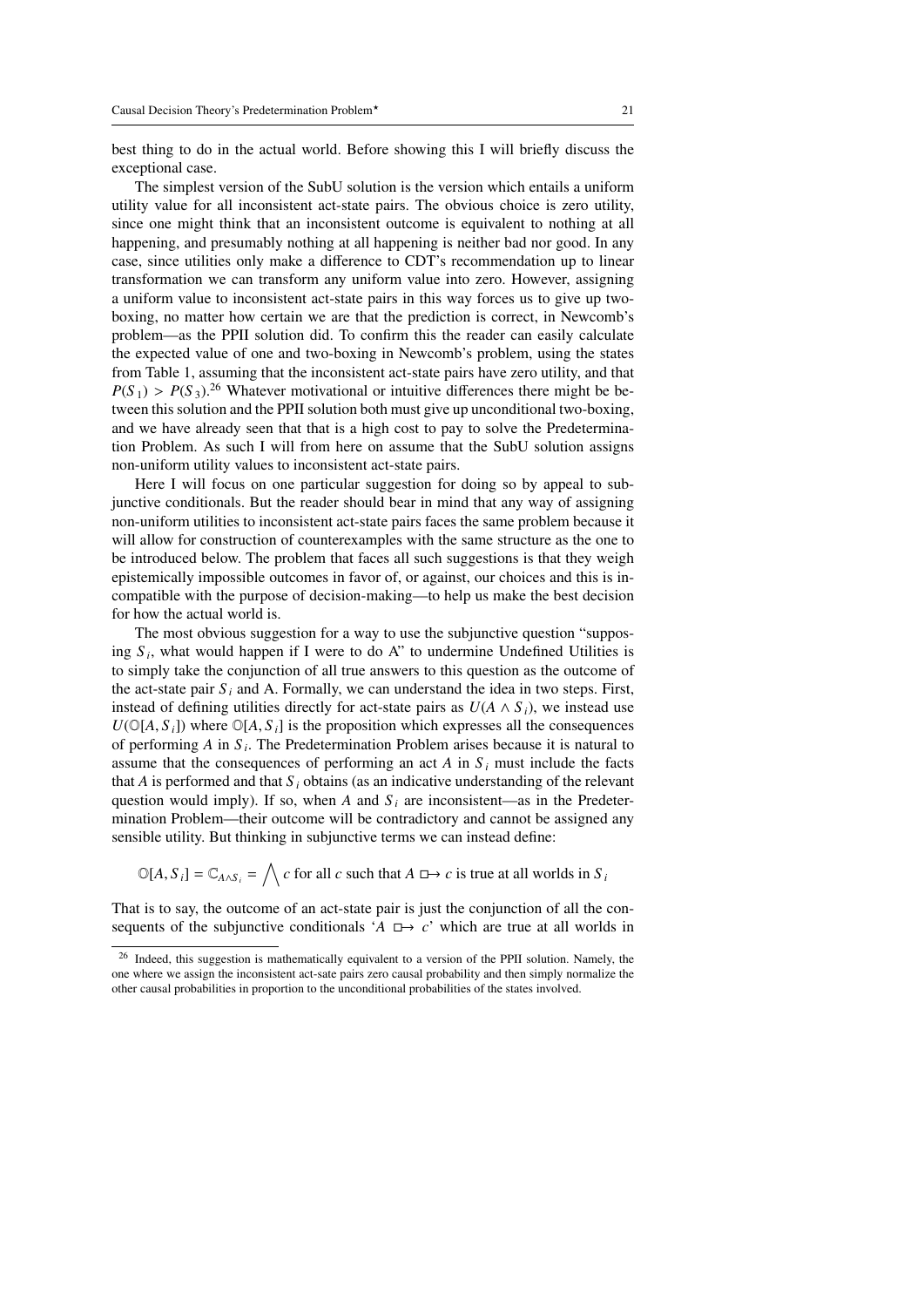$S_i$ . Supplied with an appropriate account of the subjunctive conditional ' $\Box \rightarrow$ '---for example, the popular account in terms of similarity relations in Lewis (1973)—there will be a consistent set of *c* for every act-state pair in the Predetermination Problem. We can then simply find the utility of  $\wedge c$  and Undefined Utilities will be false.

The problem with the SubU solution is that it asks us to take into account outcomes which we are certain will not occur. When I am deciding whether to do something—when I am making a practical decision—I am concerned to find out which option is best given how the actual world is, not if the world were some way it is not. Of course I do not have direct access to the facts about how the world actually is, so I must use my best guess about how the world is (and this is where the need for expected utility theory comes in to the picture). That is, I must consider the various ways the actual world might be that I have not ruled out, and what the consequences of my actions would be for each of those ways. But my best guess about how the world is can rule out possibilities, and in so far as it does so, those possibilities are irrelevant. The SubU solution denies this because it accepts that consequences can be relevant, even though my best guess about how the world is entails they will not occur.

For example, consider the choice of whether to drive or ride a bicycle to work. It is epistemically impossible that riding a bicycle to work will cause the laws of nature to be broken such that I can travel faster than the speed of light and therefore reach work earlier than I left. While the outcome of riding my bike if this did happen would be very nice—I could sleep in very late and still make it to work on time this is irrelevant to my decision. But the SubU solution will sometimes tell us to take such (im)possibilities into account and must give up the very intuitive claim that only epistemically possible outcomes are relevant to practical decision-making.

These consequences are nicely drawn out by a series of cases recently introduced by Arif Ahmed (2014a,b). Ahmed takes his examples to be counterexamples to CDT. However, his analysis is (more or less implicitly) based on assuming the SubU solution to the Predetermination Problem. His examples, and the very plausible intuitions they are based on, are therefore counterexamples to the SubU solution. Here I will examine a modified version of one of Ahmed's examples, show that using the SubU solution gives the result that Ahmed suggests, and argue that this is the wrong result. Our example goes as follows (adapted from (Ahmed, 2014a, 666)):

Ahmed's Bet: In my pocket, Billy says, I have a slip on which is written a proposition, P. You must choose between two bets. Bet 1 is a bet which pays \$10 if P is true and costs \$1 if P is false. Bet 2 is a bet which pays \$1 if P is true and costs \$10 if P is false. Before you choose whether to take bet 1 or bet 2, I should tell you what P is. It is the proposition that the state of the world yesterday was such as to determine that you now take bet 2.

If we understand outcomes indicatively Billy's description of the two bets here is inconsistent: bet 1 cannot pay out \$10 if P is true, because P being true entails that I will not take bet 1. But if we understand outcomes subjunctively it seems natural to accept Billy's description. Only a minor miracle—violation of the laws of nature—is required to make it that case that P is true and yet I take bet 1. And it is very plausible that the closest worlds to P worlds in which I take bet 1 are worlds in which bet 1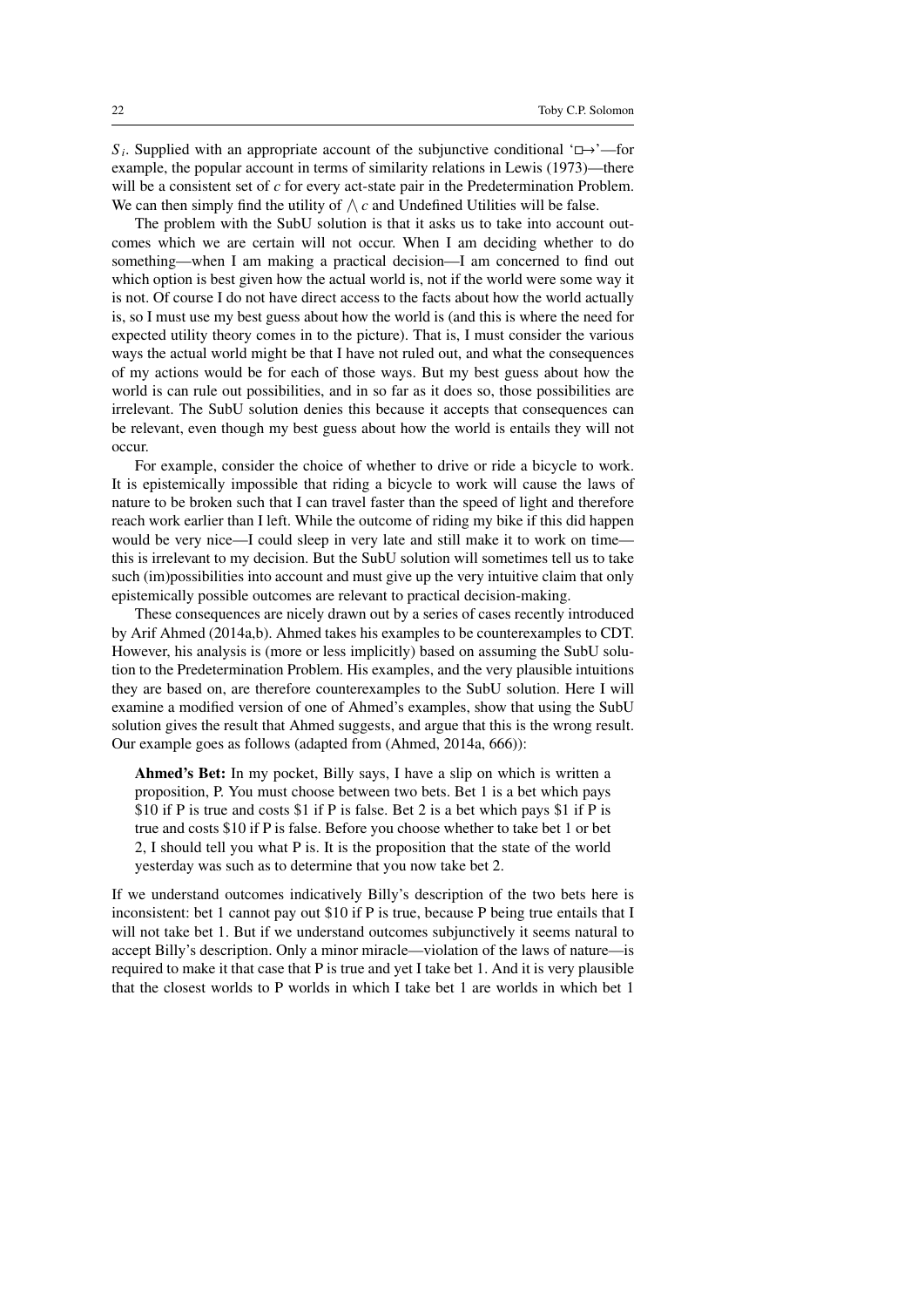still pays out \$10 when P is true—there is no obvious reason that the outcome of bet 1 would need to vary to allow me to take it when P is true.

It is possible to construct versions of the SubU solution which avoid the problematic result in this particular case by giving different utilities to the one's suggested by Billy's description. However, it is also possible to construct a parallel case which will be a counterexample to any such version of the SubU solution. All we need to do is specify a proposition P' which entails that we will take one or the other bet, and which gives the right utility values when we ask the question "supposing  $P'$ , what would happen if I took bet 1'. Substituting this proposition for P will a counterexample with the same structure as Ahmed's Bet. It is hard to see how a non-ad hoc way of assigning outcomes to act-state pairs could avoid there being such propositions. I will, therefore, assume that we can rely on Ahmed's suggested utility values. Hence, we will have the decision matrix in Table 3.

|            | I am now determined<br>to take bet 2 (and,<br>therefore, P is true). | I am now determined<br>to take bet 1 (and,<br>therefore, P is false). | The outcome of my<br>decision is not yet<br>determined (and,<br>again, P is false). |
|------------|----------------------------------------------------------------------|-----------------------------------------------------------------------|-------------------------------------------------------------------------------------|
| Take bet 1 | \$10                                                                 | -\$1                                                                  | -\$1                                                                                |
| Take bet 2 | SІ                                                                   | $-$10$                                                                | $-510$                                                                              |

Table 3 Decision matrix for Ahmed's Bet.

Now, our choice has no causal influence over whether P is true; nor does it causally influence whether, if P is false, we are predetermined to take bet 1 or not yet determined either way. The truth of P, and what, if anything, we are predetermined to choose, are entirely settled by facts about the past and the laws of nature—over which we have no causal control. According to the SubU solution we can, therefore, rely on dominance reasoning. And it is obvious that bet 1 dominates bet 2—bet 1 is better no matter how the world turns out to be. Hence, the SubU solution endorses taking bet 1, *regardless of what our credences are*.

But, as Ahmed argues, this is intuitively the wrong result<sup>27</sup>: if we have a high enough credence that our choice is predetermined, then we should take bet 2. We are certain that if our choice is predetermined then taking bet 2 will get us \$1—because P is just the proposition that we are predetermined to take bet 2, so if our choice is predetermined and we take bet 2 then P must be true. Similarly we are certain that if our choice is predetermined then taking bet 1 will lose us \$1. Hence, on the assumption that our choice is predetermined it is better to take bet 2. Of course, on the assumption that our choice is *not* yet determined it is better to take bet 1. But whether or not our choice is predetermined is not causally influenced by it. So, if we are sufficiently sure that our choice is predetermined (specifically with these utilities, if our credence that our choice is predetermined either way is greater than  $\frac{9}{11}$ ) we should take bet 2.

<sup>27</sup> I am somewhat modifying Ahmed's actual argument here. In particular I am including the possibility that our choice is not yet determined, which Ahmed ignores. The modification does no harm and makes the argument more general.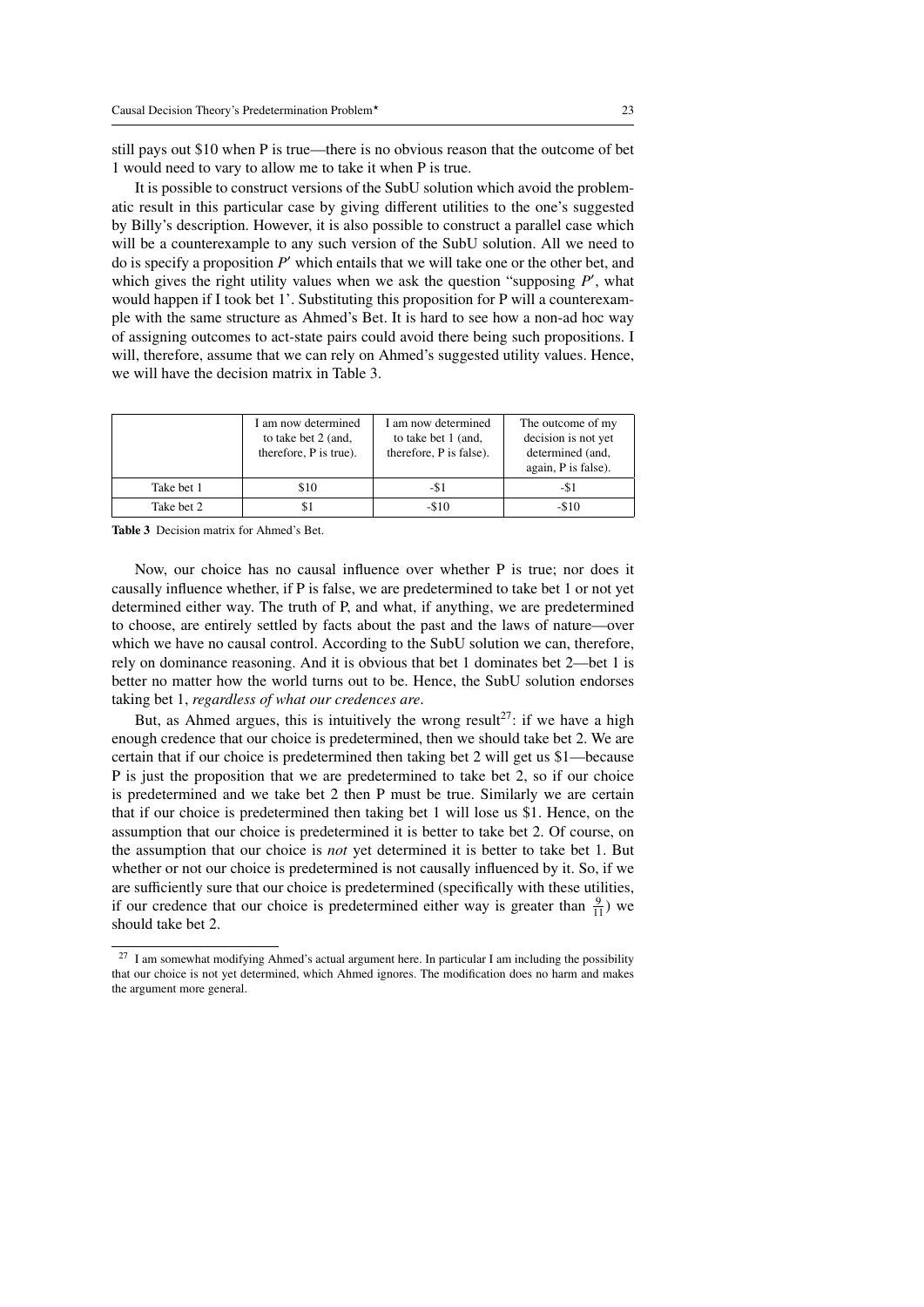There are two worries that one might raise at this point: First, one might worry, as Joyce (2016) does, that Ahmed's reasoning must be mistaken, because it, falsely, assumes that we can make sense of decision-making under the assumption that our choice is predetermined. Second, one might be suspicious that a parallel argument could be constructed for one-boxing in Newcomb's problem. If so, causal decision theorists might have good reason to reject Ahmed's intuitions. I will consider these two worries in turn.<sup>28</sup>

First, Joyce argues that we can understand Ahmed's Bet as a case in which the agent is unsure which of two choices they face: with probability  $\epsilon$ , they face a choice between the two bets on the assumption that their choice is *not predetermined*, and, with probability  $1 - \epsilon$ , they face a 'choice' between the two bets on the assumption that their choice *is* predetermined. The problem, he contends, (and the reason for the scare quotes) is that we cannot see the latter choice as a real practical decision:

An agent who deliberates about a decision which is framed so that each state *entails* a single act (and outcome), is engaging in an epistemic exercise, not an agential one (Joyce, 2016, 226).

This is because to see ourselves as faced with a real practical decision we must be able to compare how good both options (or their outcomes) are *for each way the world might be*. Otherwise we are comparing apples to oranges; comparing how good one act will be on one assumption against how good a different act will be on a different assumption. But, if predetermination is in the picture, we cannot compare each option for each way the world might be, because some of the relevant act-state pairs are impossible. Joyce then argues that the agent should therefore make her choice as though  $\epsilon$  was equal to 1—that is, on the assumption that her choice is not predetermined. But to do this is just to accept the FFCD solution. If Joyce is right here he has shown that Ahmed's reasoning goes astray, and so cannot be an objection to the SubU solution, but only by showing that the FFCD solution must be accepted instead.

Moving to our second worry, the reasoning Ahmed relies on sounds very similar to the following reasoning in Newcomb's Problem: on the assumption that the predictor is infallible (i.e. incapable of being wrong), you are certain that if you one-box you will receive \$1,000,000, and that if you two-box you will receive only \$1,000. Hence you should one-box if you are sure enough that the predictor is infallible. (Note that the predictor being infallible is not the same as your being certain that the predictor is correct, see Sobel (1994, Ch. 5) for an illuminating discussion of the difference)

If this argument and Ahmed's argument really are parallel then it appears that causal decision theorists have a reason to reject Ahmed's reasoning: it forces us to give up unconditional two-boxing. I will assume here that this reasoning really is parallel, but it is worth pointing out that the problem with the SubU solution is fundamentally about considering (epistemically) impossible outcomes in our decisionmaking, and it may be possible to find cases where this gives the wrong result which do not share the structure of Ahmed's Bet or allow for a parallel argument to be constructed in Newcomb's problem.

Now, there are two ways that the predictor might be infallible. The first way is that there is some deterministic connection from our choice to the prediction (if the

<sup>&</sup>lt;sup>28</sup> I thank an anonymous reviewer for this journal for encouraging me to deal with both of these worries.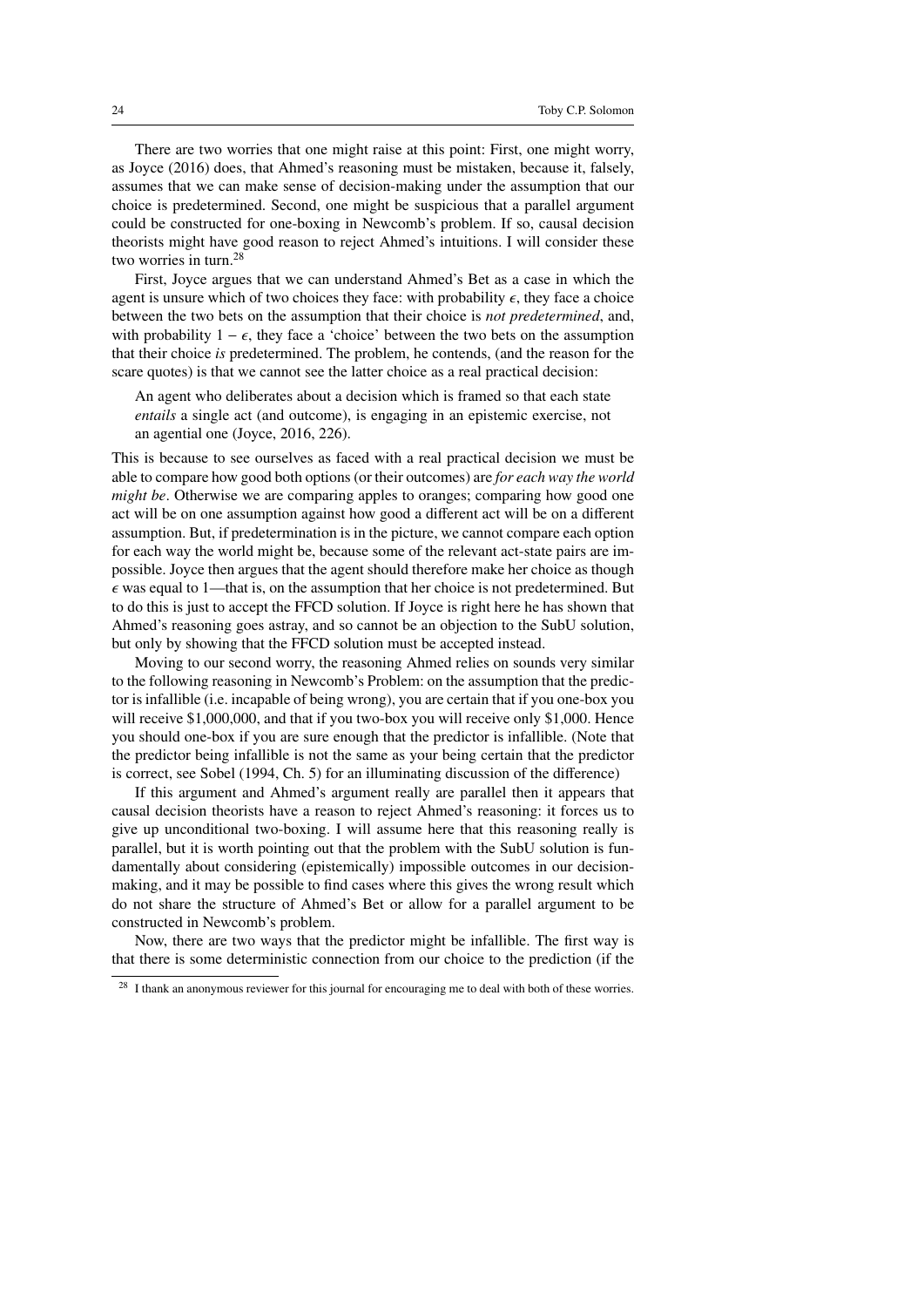prediction is in the past then this will have to be a kind of backwards causation). But that case is not of interest to us here, since everyone (whether they support CDT or EDT) agrees that we should at least sometimes one-box if our choice will causally influence the prediction. The other way is that the prediction is deterministically connected to (possibly by being identical too) the deterministic causes of our choice. If so, our choice must be predetermined. It is not possible for the prediction to be infallible, not causally influenced by our choice, and for our choice not to be predetermined. Hence, the relevance cases of infallibility all involve predetermination, and supporters of the FFCD and PPII solutions will not agree that the alleged parallel is a problem.

If the above arguments really are parallel, this shows that causal decision theorists have reason to reject Ahmed's intuitions on the assumption that causal decision theorists should endorse two-boxing in the face of an infallible predictor. But supporters of the PPII solution will reject this assumption; they will argue that we should sometimes one-box against infallible predictors. It is important to note that they do so because the PPII solution entails that we should sometimes one-box if we are sure enough that our choice is predetermined—which infallibility entails—and not because you are certain that the prediction is correct.

There are two intuitions here that are in conflict: on the one hand the intuition that we should two-box against infallible predictors, and on the other the intuition that only epistemically possible outcomes can be relevant to decision-making. Which intuition we should save is not obvious: It is a cost to give up unconditional twoboxing, since our original intuitions in Newcomb's problem seemed to support that. But it is also a cost to give up the intuition, which underlies Ahmed's judgments, that only epistemically possible outcomes can be relevant to decision-making.

Furthermore, even if causal decision theorists have good reason to reject oneboxing against infallible predictors, and hence to reject Ahmed's reasoning above and the PPII solution, this is not good reason to accept the SubU solution over the FFCD solution—the FFCD solution rejects the SubU solution's judgment in Ahmed style cases without rejecting two-boxing against infallible predictors.

To see that the FFCD solution and the SubU solution conflict, despite agreeing that we should unconditionally two-box, take the following modified version of Ahmed's Bet: the case is exactly as Ahmed's bet, except that if your choice is not predetermined then the payoffs are -\$10 if you take bet 1 and -\$1 if you take bet 2 (i.e. they are swapped), as shown in Table 4.

|            | I am now determined<br>to take bet 2 (and,<br>therefore, P is true). | I am now determined<br>to take bet 1 (and,<br>therefore, P is false). | The outcome of my<br>decision is not yet<br>determined (and,<br>again, P is false). |
|------------|----------------------------------------------------------------------|-----------------------------------------------------------------------|-------------------------------------------------------------------------------------|
| Take bet 1 | \$10                                                                 | -\$1                                                                  | $-510$                                                                              |
| Take bet 2 | 21                                                                   | $-$10$                                                                | -\$1                                                                                |

Table 4 Decision matrix for modified Ahmed's Bet according to the SubU solution.

The SubU solution will endorse taking bet 1 in this case if your credence is high enough that your choice is predetermined (that one of the first two states obtains).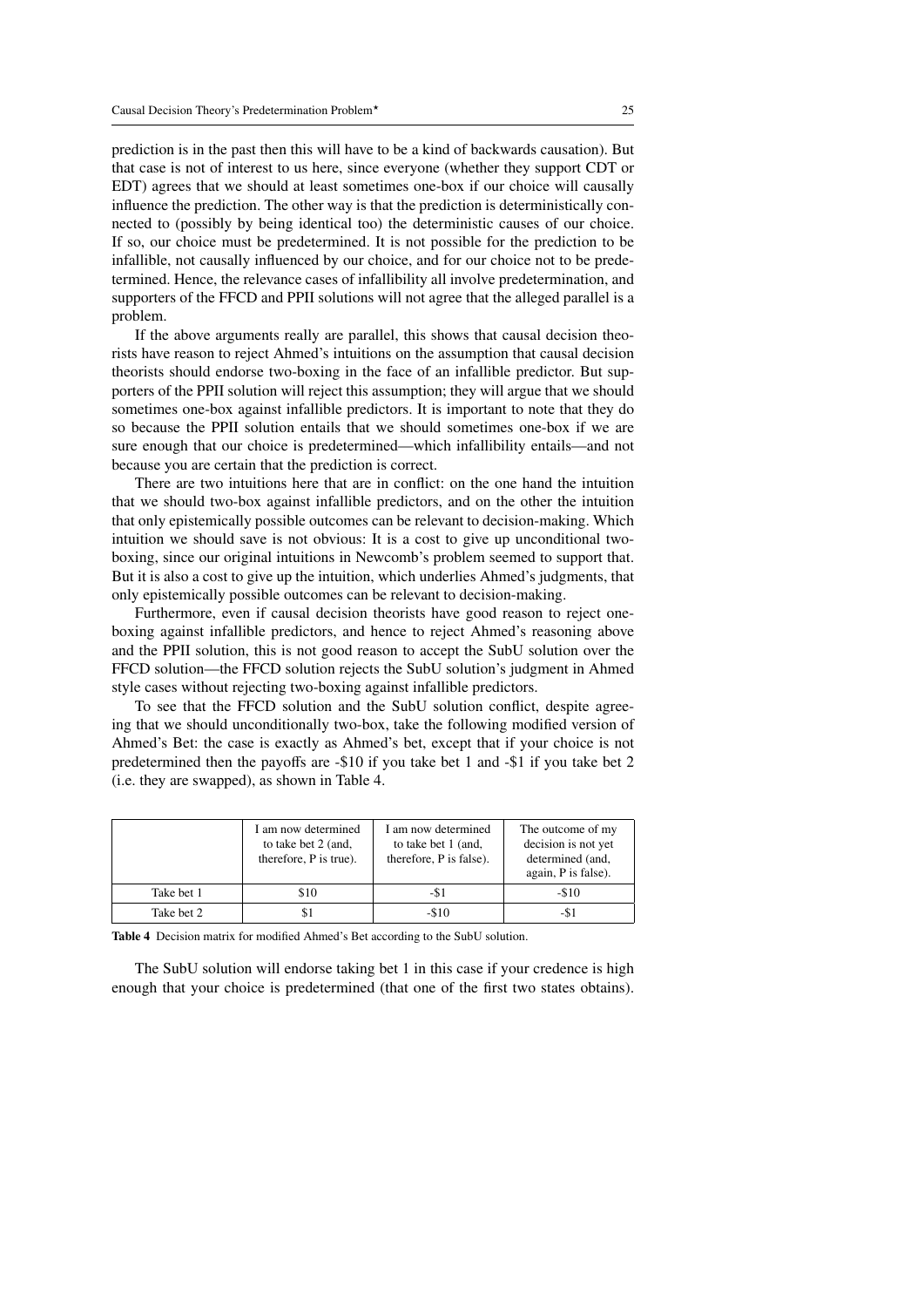But this again looks like the wrong result. Bet 1 only looks better than bet 2 when we take into account the impossible outcome of getting \$10 by taking bet 1 when we are predetermined to take bet 2. Without this (im)possibility bet 1 is sure to lose us money. And it is sure to lose us more than bet 2—because it would only lose us less than bet 2 if it were, contrary to the facts, possible for us to lose \$10 by taking bet 2 when we were predetermined to take bet 1. Bet 2 is the better option in this case.

The FFCD solution agrees because it only takes the outcomes when our choice is not predetermined into account (i.e. it only assigns the right-most column positive probability). And supporters of the FFCD solution can appeal to something like Joyce's reasoning above to argue that the SubU solution gets things wrong *without* agreeing that you should one-box when faced with an infallible predictor. Hence, even if the alleged parallel between Ahmed's reason and one-boxing against infallible predictors holds *and* we have good reason (contra the PPII solution) to reject one-boxing against infallible predictors, this is not enough to show that the SubU solution is superior to the FFCD solution.

We have seen that using the SubU solution to undermine Undefined Utilities leads us into conflict with very plausible intuitions in the kind of cases introduced by Ahmed. These intuitions are justified by the thought that decision-making should only ever take into account outcomes which are epistemically possible, because practical decision-making is about making the right decision for how the world is, not how it would be if things were different. Endorsing the SubU solution forces us to give up this very intuitive link between decision-making and the actual world. This is a high price to pay to solve the Predetermination Problem.

#### 6 Partition Dependence

There are formulations of CDT which do not appeal to causal probabilities, instead appealing to a privileged partition of states which allows us to capture the argument for two-boxing in Newcomb's problem with only unconditional evidential probabilities, most notably Lewis's (1981) influential dependency hypothesis formulation. You might wonder whether using such a *privileged-partition* formulation of CDT can escape the Predetermination Problem. If this were the case it would be a partial vindication of CDT, but still an important result in showing that partition-invariant formulations of CDT face problems that privileged-partition formulations do not especially because partition invariance has several advantages that suggest we should want, if possible, to maintain it (see Joyce (1999, §5.5)). However, as it turns out, employing a privileged partition to avoid causal probabilities will not help. In this section I will examine Lewis's (1981) formulation of CDT and show that it does not avoid the problem, and that the same solutions are applicable to it. This demonstrates that partition invariance is not the root of the problem, and arguments similar to the one below will be applicable to any partition dependent formulation of CDT.

Lewis's decision theory requires that our states be *dependency hypotheses*. Dependency hypotheses are "maximally specific proposition[s] about how the things [the decision maker] cares about do and do not depend causally on [their] present actions" (Lewis, 1981, 11). The idea is that these dependency hypotheses will en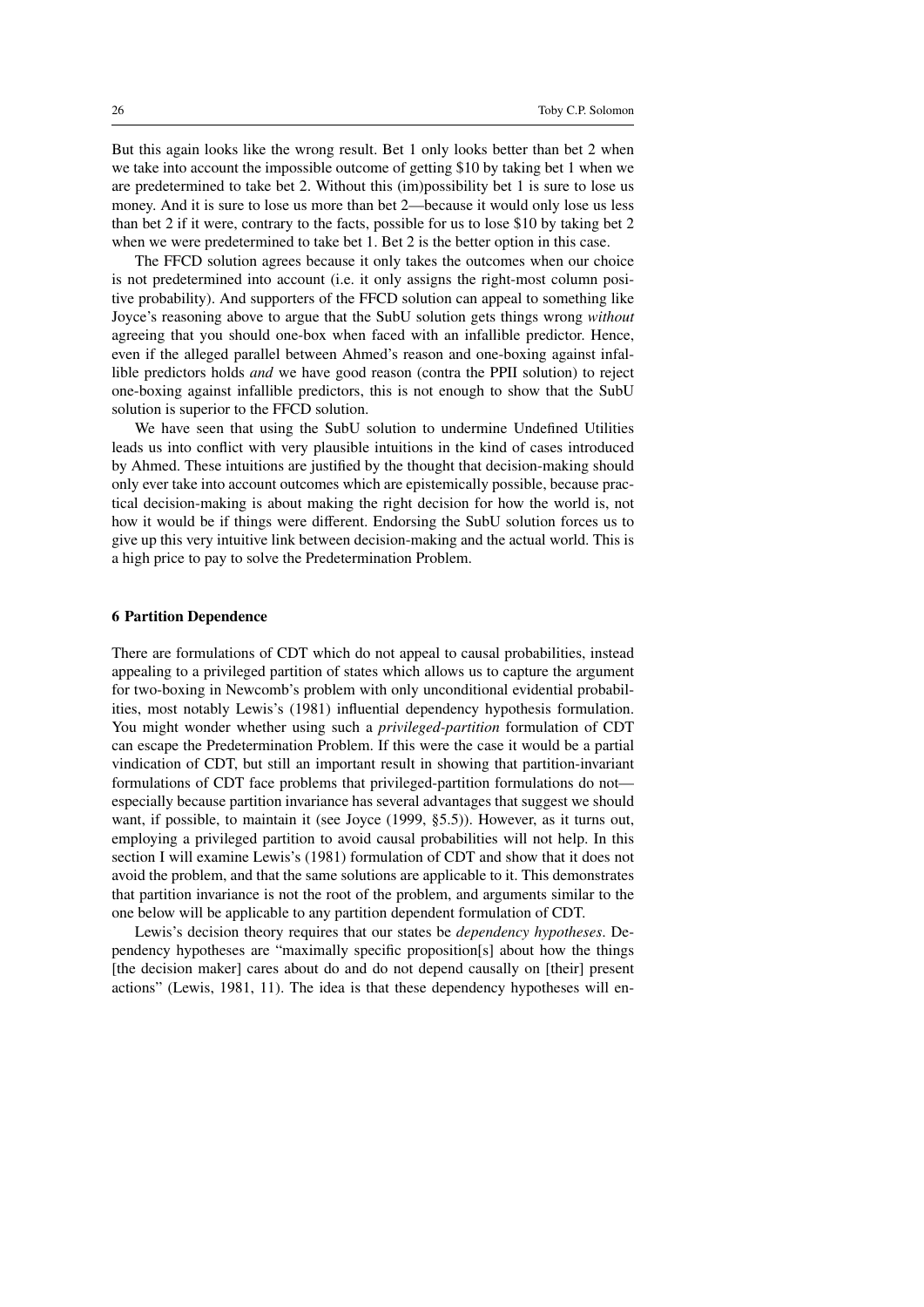code all the causal information we need, and then by calculating expected utility with the *unconditional* probability of these dependency hypotheses we can correctly distinguish real causal influence—which matters to decision-making—from merely evidential connections—which do not according to CDT. Lewis offers the following formula for expected utility (notation adjusted):

$$
EU(A) = \sum_{K_i \in \mathbb{K}} P(K_i) \sum_{S_j \in \mathbb{S}} P(S_j | K_i \wedge A) U(S_j \wedge K_i \wedge A)
$$

Here  $\mathbb K$  is the partition of dependency hypotheses and  $\mathbb S$  is any partition of states. S is required to deal with cases where the dependency hypotheses—which fix everything that is causally influenced by our acts—do not fix *everything* about how good the world will be. For example, in most realistic situations there will be many chancy events that influence how good the future is that are not causally related to our choices, using S allows us to account for this. In idealized cases, such as BMNPs, where no chancy processes are involved we can use  $\mathbb{S} = \mathbb{K}$ . We will then find, since  $P(K_j|K_i \wedge A) = 0$  if  $j \neq i$  and  $P(K_j|K_i \wedge A) = 1$  if  $j = i$ , that:

$$
EU(A) = \sum_{K_i \in \mathbb{K}} P(K_i)U(K_i \wedge A)
$$

Now, to see how the Predetermination Problem arises for this formulation of CDT we will use again the \$1,000,000 Bonus Newcomb Problem from §4. To assess which action we should perform in this problem, using Lewis's formulation of CDT, we first need to know what the dependency hypotheses are. To work this out we can appeal to the partition of states we used in §4. Dependency hypotheses are complete specifications of how things we care about depend on our acts; one way to discover what these are is to take a partition of states—which necessarily includes every way the world might be—and work out for each state in the partition what will happen if we perform each act. This will give us a complete list of the outcomes our acts might have. We can then simply remove any duplicates from the list to find a partition of dependency hypotheses. (Of course this procedure is only easy to implement in cases where it is easy to work out the consequences of performing each act in every state, which will often not be the case.) Recall that our states are:

*S*<sub>1</sub>: I am now determined to one-box, and the prediction is one-boxing.

*S*<sub>2</sub>: I am now determined to one-box, and the prediction is two-boxing.

*S* <sup>3</sup>: I am now determined to two-box, and the prediction is one-boxing.

*S* <sup>4</sup>: I am now determined to two-box, and the prediction is two-boxing.

*S*<sub>5</sub>: My choice is not yet determined, and the prediction is one-boxing.

*S*<sub>6</sub>: My choice is not yet determined, and the prediction is two-boxing.

The question is, for each of these possibilities, what will the consequences of each choice be. For  $S_5$  and  $S_6$  this is easy to work out—since the consequences of our acts in these states only depend on what the prediction is—we will get two dependency hypotheses (numbered by the corresponding states that generates them):

 $K_5$ : If I one-box I will receive \$1,000,000 and if I two-box I will receive \$1,001,000. *K*<sub>6</sub>: If I one-box I will receive \$0 and if I two-box I will receive \$1,000.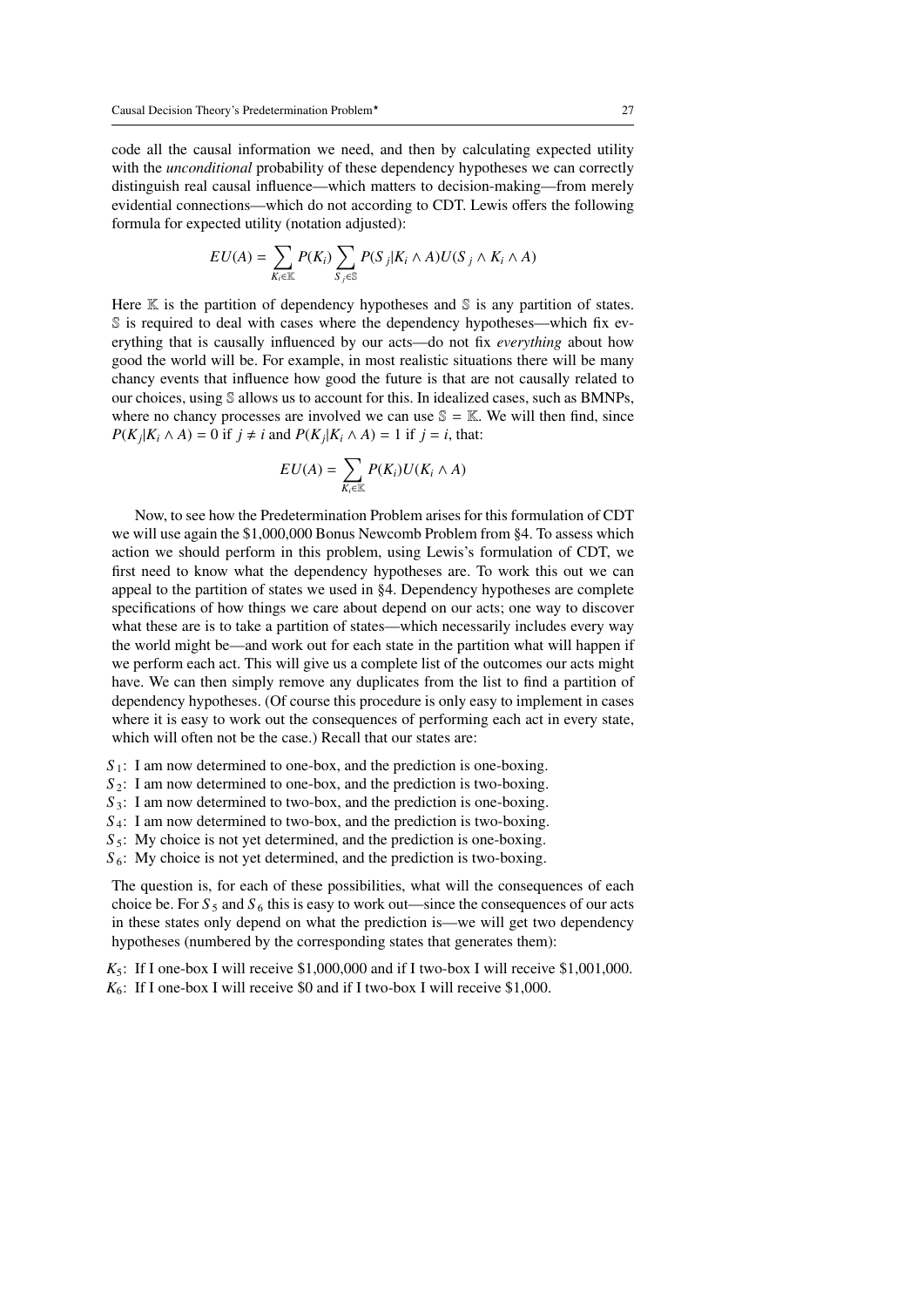What about the remaining states, where our choice is predetermined one way or the other? This is where we begin to run in to trouble. We need to know "what will happen if I one-box" (or, "what will one-boxing cause") and "what will happen if I two-box" for each of the remaining states. But if we understand these questions indicatively they have no answers. Consequently there is no maximally specific proposition about how the things the decision maker cares about are causally influenced by their present actions; if there were such a proposition it would have to tell us what will happen if I one-box in a world where I am predetermined to two-box, but that world is one where I do not one-box and so there is not fact of the matter about this. But without such facts we cannot find a complete set of dependency hypotheses and Lewis's formulation gives us no advice. This is the Predetermination Problem for Lewis's formulation of CDT.

The first solution that Lewis might avail himself of is the FFCD solution: require that all rational decision makers assume, in every decision, that their present choice is not predetermined, and hence that they assign zero credence to  $S_1-S_4$ . If so, we do not need any answer to these questions and  $K_5$  and  $K_6$  will be a complete set of dependency hypotheses (giving us the right result, by CDT's lights, that we should two-box). The costs of assuming that predetermination is impossible are no different for a partition-dependent decision theory than they are for a partition-invariant decision theory. Hence, doing so will incur all the costs of the FFCD solution discussed in §3.

However, we have another option (which Lewis himself would surely have endorsed): we can understand the dependency hypotheses *subjunctively*. Instead of asking "what *will* happen if I one-box and I am predetermined to two-box" in the indicative mood, we can ask "what *would* happen if I were to one-box and I were predetermined to two-box" in the subjunctive mood. Depending on which subjunctive conditionals we take to be relevant to answering this question the resulting version of CDT will be equivalent to the SubU or PPII solution.

In order to get CDT's result that we should two-box in Newcomb's problem the dependency hypotheses generated by  $S_3$  and  $S_4$  should be no different to the two already listed: Our being predetermined to two-box won't make any difference to what happens if we two-box. And one-boxing when we are predetermined to twobox cannot change what the prediction is without appeal to backtracking subjunctives conditionals—that is, subjunctive conditionals which appeal to worlds where the past is different. But allowing backtracking subjunctives into our dependency hypotheses undermines unconditional two-boxing. Instead our credence that our choice is predetermined will matter. For example, we might appeal to backtracking subjunctive conditionals to claim that if I one-box in  $S<sub>4</sub>$  then the prediction would have been one-boxing and so I would get \$1,000,000. We would then need a new dependency hypothesis:

*K*4: If I one-box I will receive \$1,000,000 and if I two-box I will receive \$1,000.

The problem is that if we allow this sort of backtracking subjunctive in the \$1,000,000 Bonus Newcomb Problem there is no principled reason not to allow it in the case of the \$0 Bonus Newcomb Problem—that is, Newcomb's problem. But if this dependency hypothesis is allowed in Newcomb's problem then one-boxing will turn out to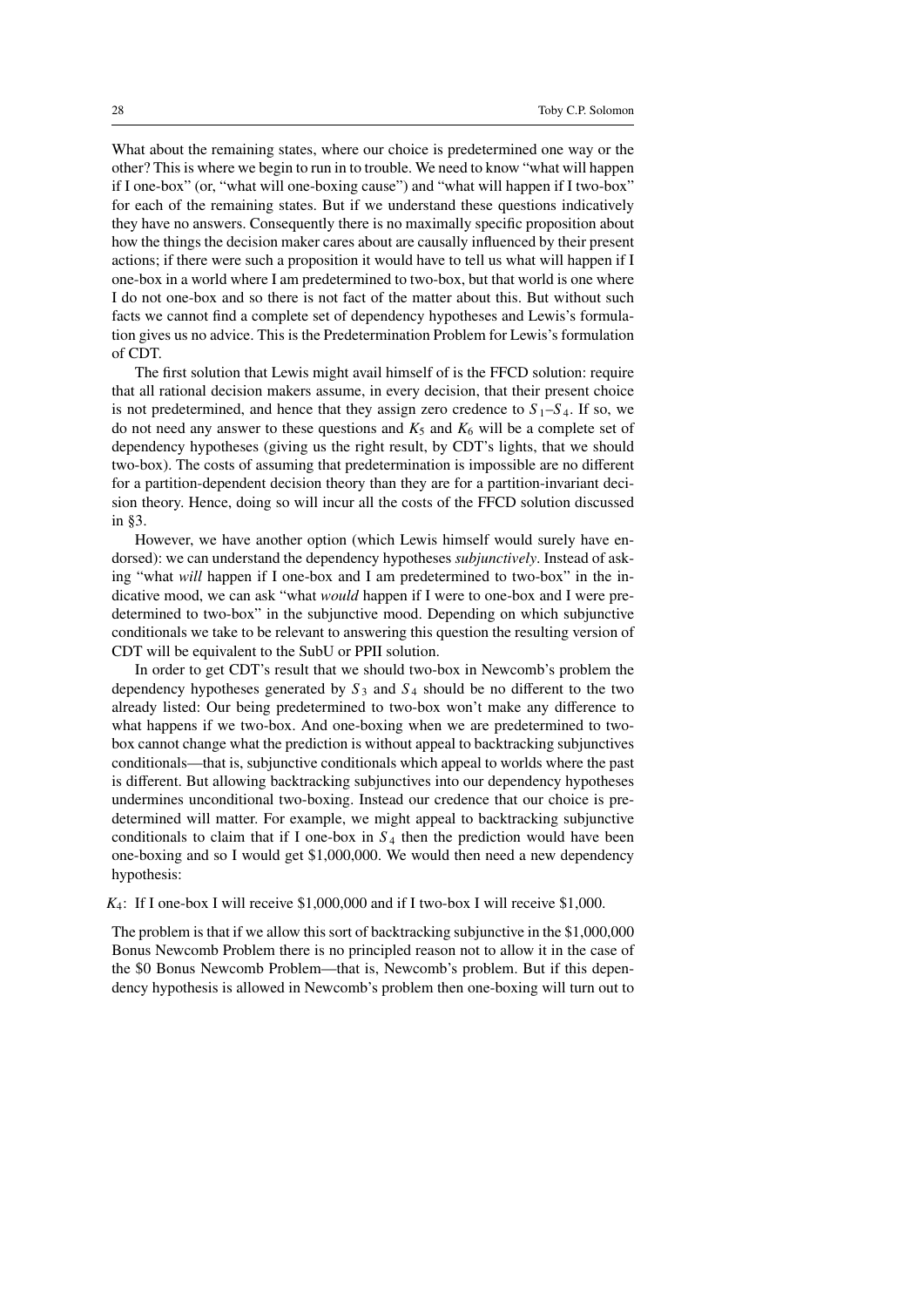be the right option if the probability of this dependency hypothesis is high enough. This is analogous to using the PPII solution in a partition-invariant formulation of CDT. Any account of subjunctives that will guarantee unconditional two-boxing in Newcomb's problem will rule out backtracking subjunctive conditionals. And if the dependency hypotheses cannot appeal to backtracking subjunctive conditionals then  $K_5$  and  $K_6$  already account for  $S_3$  and  $S_4$  in BMNPs, and for all the states in Newcomb's problem. To avoid giving up unconditional two-boxing, and endorsing an analogue of the PPII solution, we will have to allow miracles—violations of the laws of nature—in assessing the relevant subjunctive conditionals, rather than differences in the past.<sup>29</sup>

 $K_5$  and  $K_6$  account for four of our states. But what about  $S_1$  and  $S_2$ ? We are considering the \$1,000,000 Bonus Newcomb Problem, and part of the specification of that case is that there will be an extra \$1,000,000 in the opaque box *if and only if* we are predetermined to one-box. If we do not wish to endorse the PPII solution we must allow miracles here. Presumably then, taking both boxes when we are predetermined to take one box will involve a minor miracle that leaves the bonus money in the box, and, hence, will get us \$2,001,000, if the prediction is one-boxing, and \$1,001,000 if the prediction is two-boxing (because the bonus will be in the box, but not the money tied to the prediction). Then we have our full partition of dependency hypotheses:

 $K_1$ : If I one-box I will receive \$2,000,000 and if I two-box I will receive \$2,001,000.

 $K_2$ : If I one-box I will receive \$1,000,000 and if I two-box I will receive \$1,001,000.

 $K_5$ : If I one-box I will receive \$1,000,000 and if I two-box I will receive \$1,001,000.

*K*<sub>6</sub>: If I one-box I will receive \$0 and if I two-box I will receive \$1,000.

Now, we know that the causal probabilities of these dependency hypotheses are just their unconditional probabilities, since the whole point of using dependency hypotheses is that they are guaranteed not to be causally influenced by our choice. This will guarantee that we should two-box in BMNPs—two-boxing obviously dominates one-boxing given the above dependency hypotheses.

However, this is just the result that the SubU solution would have given us in a partition-invariant formulation of CDT. And now that we have allowed miracles into the picture, it is easy to see that we will get the wrong results in Ahmed's Bet. The first two states in Table 3 will serve as dependency hypotheses (taking bet 1 when P is true involving a minor miracle):

*K*<sub>1</sub>: If I take bet 1 I will receive \$10 and if I take bet 2 I will receive \$1. *K*2: If I take bet 1 I will lose \$1 and if I take bet 2 I will lose \$10.

And given these dependency hypotheses we should take bet 1—conflicting again with Ahmed's very plausible intuitions and the idea that only epistemically possible outcomes can be relevant to decision-making.

We see then that Lewis's dependency hypothesis formulation of CDT faces the Predetermination Problem. We can solve it for Lewis by requiring predetermination

<sup>&</sup>lt;sup>29</sup> Note that these are miracles relative to  $S_i$ , not relative to the worlds at which the subjunctive conditionals are assessed. That is to say, the account of subjunctives will have to allow that the worlds at which we assess the consequences of an act contain violations of the laws of nature of the worlds in the state we are considering, but not violations of their own laws—which are logically impossible.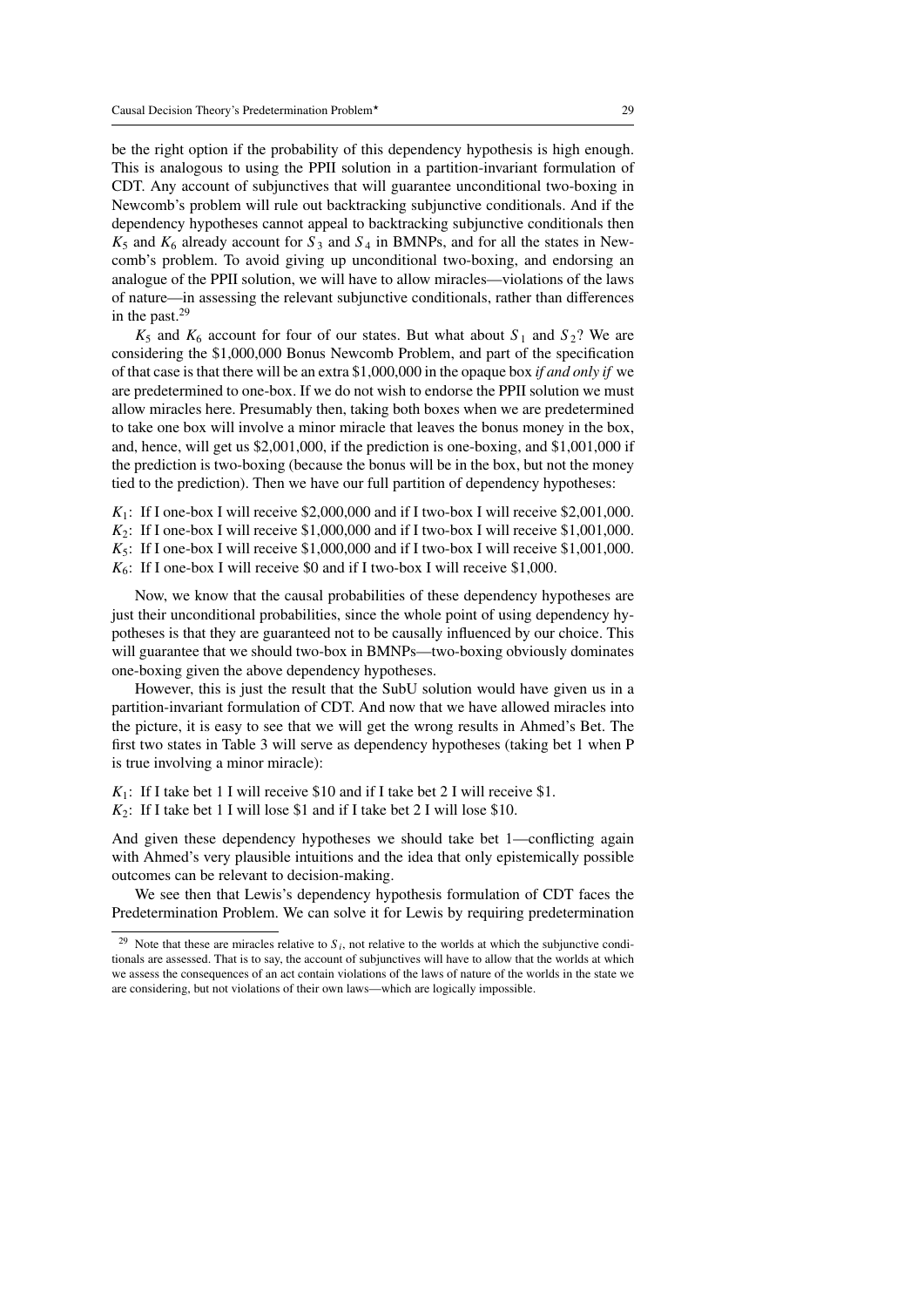to always receive zero credence—endorsing the FFCD solution. Or by using backtracking subjunctives in dependency hypotheses—endorsing the PPII solution. Or by allowing miracles in our dependency hypotheses—endorsing the SubU solution. The costs of endorsing these solutions are no different than they were for a partitioninvariant formulation of CDT. Of course, this is not a refutation of Lewis's formulation of CDT—the Predetermination Problem must be solved somehow if we don't want to give up CDT—but appealing to partition-dependence has not made the Predetermination Problem any easier to solve or the costs any easier to bear.

## 7 Conclusion

The possibility that our choices are predetermined is a problem for causal decision theory. It gives rise to inconsistent act-state pairs in our decision problems. Intuitively there is no fact of the matter about what the outcomes of these inconsistent act-state pairs are, and hence no sensible utility can be assigned to them. But the causal probability of these act-state pairs is—according to the standard reasoning that justifies two-boxing in Newcomb's problem—non-zero. Hence, causal decision theory's expected utility calculations will include undefined terms multiplied by nonzero terms—leaving the entire sum undefined. We see then that the intuitive tension between believing that one's choices are predetermined and engaging in decisionmaking is not an illusion—it can be made precise.

The dialectic now looks like this: causal decision theorists want to maintain that you should two-box in Newcomb's problem. This rules out evidential decision theory because it endorses one-boxing even when your choice is not predetermined (whereas all three solutions here can agree that if your choice is not predetermined then you should two-box). However, predetermination raises another problem for CDT, and we must choose between one of the three ways to solve the problem:

- The FFCD Solution: Require that the credences which all rational decision maker's use in their decisions are such that  $P(S_i) = 0$  whenever the past and laws of nature of  $S_i$  entail that they will do  $\phi$  or entail that they will not do  $\phi$ , for any option  $\phi$ under consideration in their current decision—that is, all rational decision makers assume, for the purposes of decision-making, that their present choice is not predetermined.
- The PPII Solution: (Re)Define causal probabilities such that  $P(S_i||A) = 0$  whenever *S <sup>i</sup>* entails that we will not perform *A*—that is, accept that facts about the past and the laws of nature which determine what we will do are causally influenced by our choices or that causal probabilities must track more than causal influence.
- The SubU Solution: Use subjunctive conditionals, or some other systematic method, to assign non-uniform utilities to inconsistent outcomes—accepting that epistemically impossible outcomes can be relevant to our decision-making.

And we have seen that none of these solutions will be acceptable to *all* causal decision theorists, even if every solution is acceptable to some.<sup>30</sup> Every solution must give up

<sup>30</sup> Does one of these solutions deserve the name *causal* decision theory better than others? I am not one to put much stock in names. But, more importantly, I think this question, and the implication that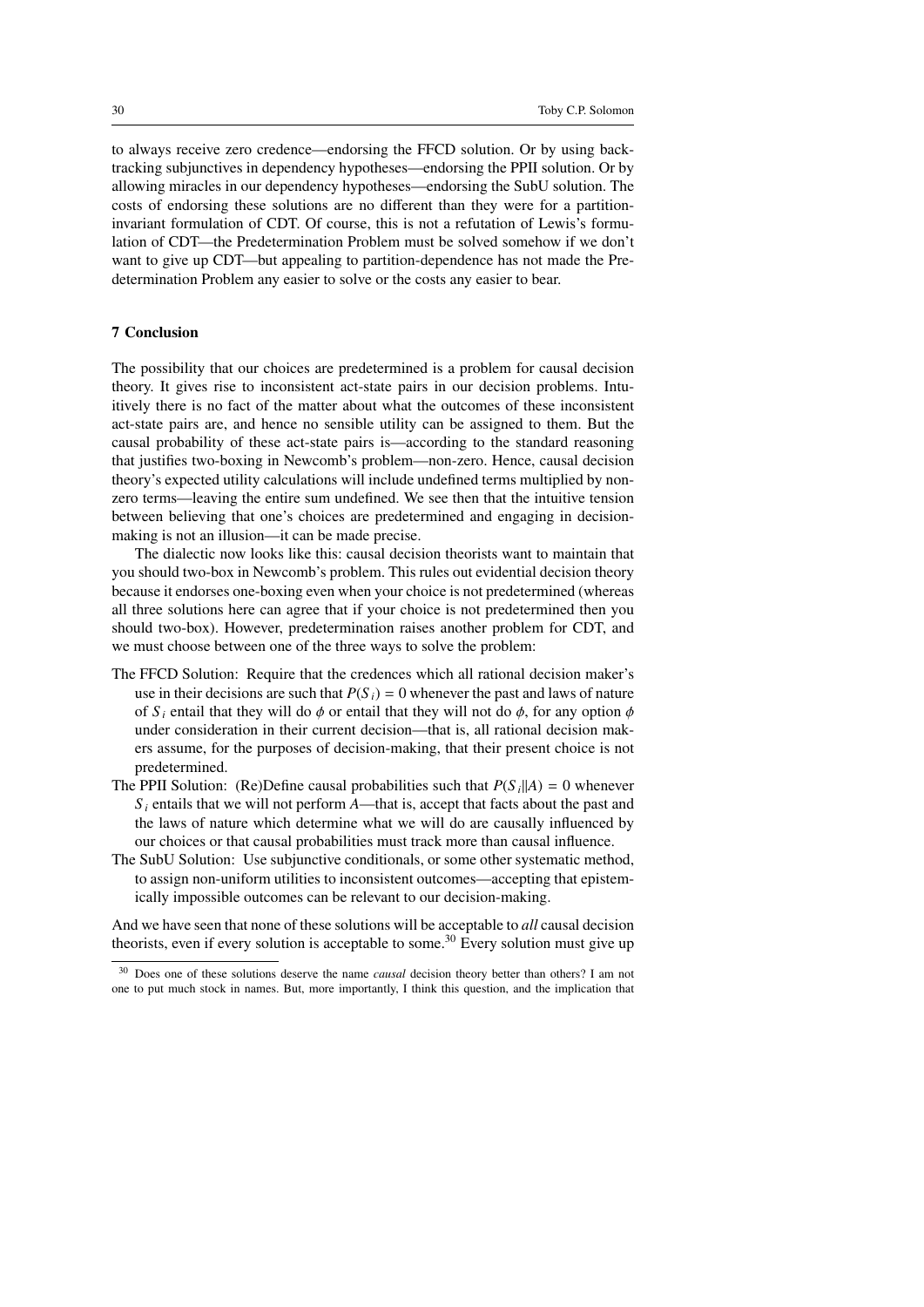a very plausible claim and take on costs associated with denying it—causal decision theorists face a trilemma (summarized in Table 5).

|             | Can we take into<br>account the possibility<br>of predetermination in<br>making our decisions? | Should we two-box<br>no matter how likely<br>our evidence says<br>predetermination is? | Should decision-<br>making only take into<br>account outcomes<br>that might occur in<br>the actual world? |
|-------------|------------------------------------------------------------------------------------------------|----------------------------------------------------------------------------------------|-----------------------------------------------------------------------------------------------------------|
| <b>FFCD</b> |                                                                                                |                                                                                        |                                                                                                           |
| <b>PPII</b> |                                                                                                |                                                                                        |                                                                                                           |
| SubU        |                                                                                                |                                                                                        |                                                                                                           |

Table 5 The Trilemma Arising from the Predetermination Problem.

Giving up any one of these claims is a cost, so we must settle which is most important by further argument and refinement of our intuitions. When doing so we should bear in mind that insisting that we maintain any one of these three claims will not fully settle the issue: We must decide which two are most important to us or, equivalently, which is the least important—to settle which horn causal decision theorists should grasp. I have not attempted to settle this question here. However we settle it, we must step on some toes and reject some intuitions—causal decision theorists have a predetermination problem.

Acknowledgements Thanks to Al Hajek, Tim L. Williamson, Jeremy Strasser, Wolfgang Schwarz, Alex ´ Sandgren, the ANU decision theory reading group, and two anonymous reviewers for this journal for useful comments and discussion.

### References

- Ahmed A (2014a) Causal decision theory and the fixity of the past. *The British Journal for the Philosophy of Science* 65(4):665–685
- Ahmed A (2014b) *Evidence, Decision and Causality*. Cambridge University Press, Cambridge
- Cantwell J (2010) On an alleged counter-example to causal decision theory. *Synthese* 173(2):127–152

Cantwell J (2013) Conditionals in Causal Decision Theory. *Synthese* 190:661–679

- Edgington D (2011) Conditionals, causation, and decision. *Analytic Philosophy* 52(2):75–87
- Fernandes A (2016) Varieties of epistemic freedom. *Australasian Journal of Philosophy* 94(4):736–751

whichever does deserve the name therefore has a dialectic advantage, gets things the wrong way around. *Causal* decision theory was introduced to systematize the intuitions behind two-boxing in Newcomb's problem—we don't (or at least shouldn't) endorse two-boxing in Newcomb's problem because we have an antecedent commitment to the relevance of causal influence in decision-making. And we certainly shouldn't endorse two-boxing, or any particular solution to the Predetermination Problem, because of an antecedent commitment to some particular analysis of causation, say in terms of subjunctive conditionals. If it turns out that we have to give up the (exclusive) relevance of causation to best systematize all the relevant intuition then so be it.